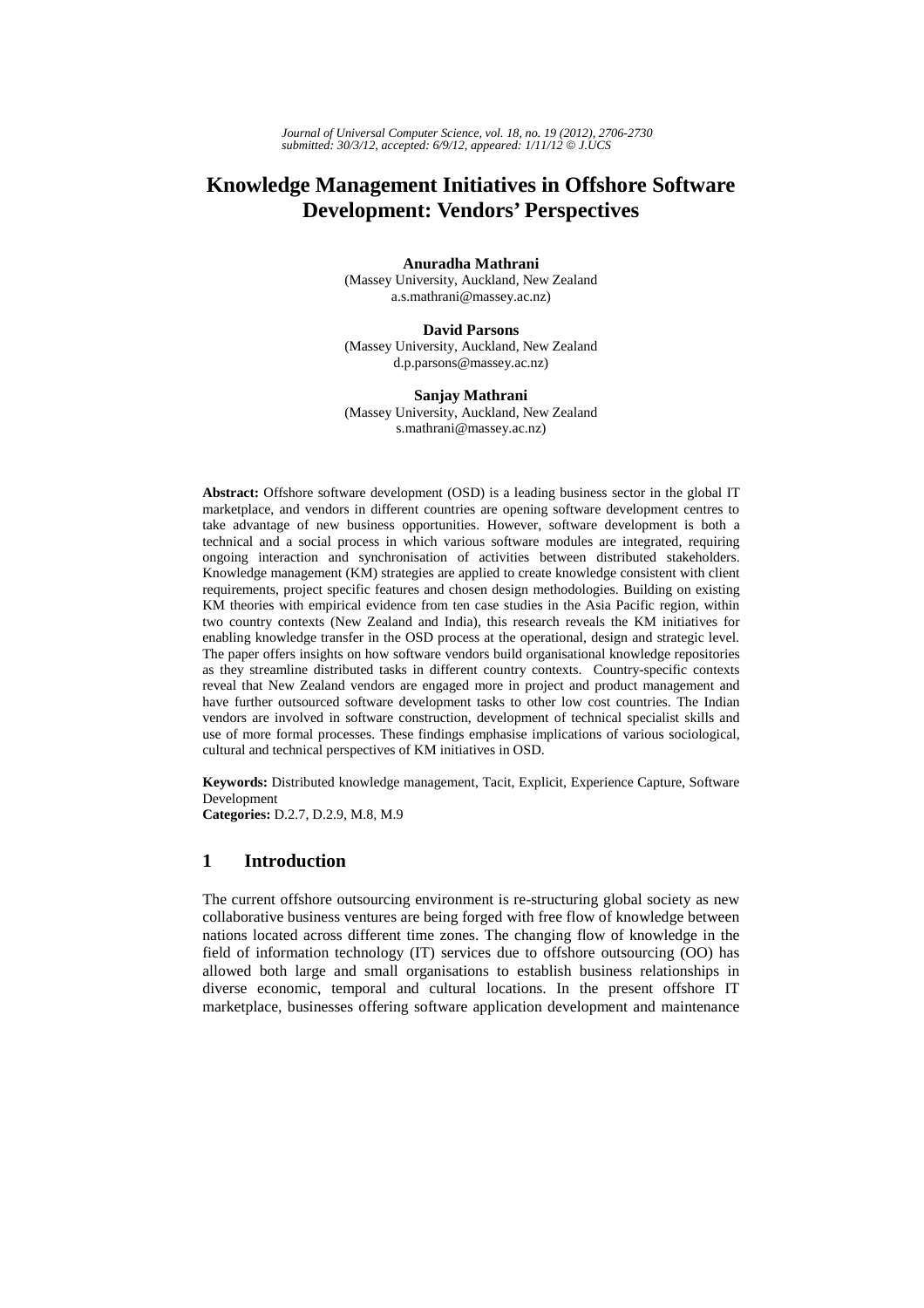lead the market, followed by data entry and data centre management businesses and lastly by the call centre management sector, though the picture may be changing [Gold, 05]. As offshore software development gains mainstream attention, organisations are still adopting new strategies to better manage their distributed operations, which will continue to evolve over the next decade [Eppinger, 06].

From a subject perspective, many researchers are questioning whether the association of OO lies more with economics or sociology. The emerging offshore market is blurring subject distinctions as economic processes are integrated with international federal law, geography, politics, history and other social sciences in the contemporary society. The primary motivation behind offshoring software development work for clients is cost. Based on lower per capita labour costs and available expertise in some countries, clients can benefit economically from moving as much development work offshore as possible [Gopal, 02]. However, Kaiser and Hawk argue that knowledge transfer in offshore software development (OSD) cannot be assessed as a purely economic decision [Kaiser, 04]. Both economic and social issues are associated with offshore outsourcing, which includes access to skilled personnel across the globe allowing for innovation and shared best practices, crosssite modularisation of development work and acceptance of diversity leading to bridging of gaps in internal capabilities within organisations ([Agerfalk, 06], [Gold, 05]). In emerging offshore markets, economic processes are integrated with international federal law, geography, politics, history and other contemporary social agendas. Negative issues too are associated with OO including costs related to infrastructural problems in developing countries, loss of control over intellectual property, threat of opportunistic behaviour by suppliers at the cost of clients, limited learning and innovation by clients, public relations mishaps and different legal systems of developing countries, amongst others ([Mol, 07], [Rai, 05]). Thus Ritzer and Lair have described offshore outsourcing as *"a sociology, rather than an economics"* [Ritzer, 07, page 325]. Mol notes that outsourcing described through an "economising perspective takes a static point of view" and a "dynamic picture" is needed as international outsourcing is context-dependent. Practitioners spend more time managing offshore projects and relationships with outside partners and clients. Hence, the complexity of knowledge transfer involves sociological, cultural and technological alignment across client and vendor boundaries which can be "best explained through a socialising perspective" [Mol, 07, page 167-71]. Recent work in OO indicates that globally distributed software development is undergoing continuous evolution associated with economic (cost-oriented), technical (process and designoriented) and social (human-oriented) practices ([Smite, 10]; [Yu, 10]).

Literature presenting empirical evidence of vendor experiences in diverse national and organisational settings provides new lessons to understanding of knowledge sharing practices used and challenges faced in OSD processes [Mao, 08]. Recent studies have identified lack of empirical work addressing tactical approaches or real life processes used by practitioners (specifically vendors) to compete in the growing offshore software development sector ([Khan, 11], [Smite, 10]). Smite specifically, identifies a lack of empirical evaluation of engineering practice in industry environments pursuing distributed software development projects [Smite, 10].This study undertakes an empirical examination of distributed software development projects to investigate the key initiatives influencing knowledge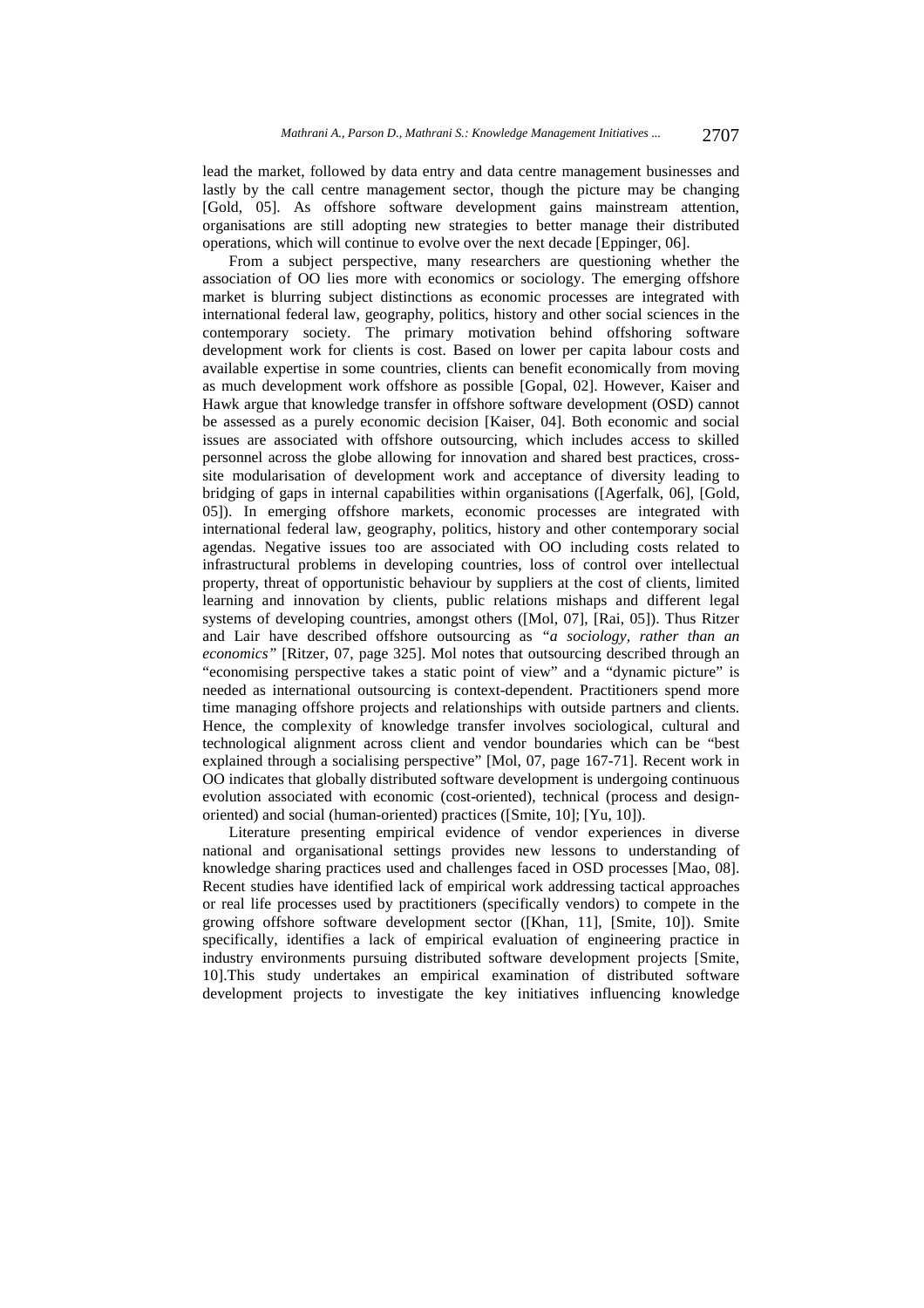management from the offshore vendor (software provider) perspective. Researchers and policy makers have had a long fascination with the question of why certain national industries succeed: what led them to success, what factors will keep them successful and what prescriptive factors can be gleaned for other nations [Carmel, 03]. India and New Zealand are both ranked in top ten destinations as offshore service providers in the Asia Pacific region by Gartner in their 2010 survey [Longwood, 10], and are both compelling destinations for distributed software development operations.

This study explores the widespread adoption of offshore outsourcing from the Indian and New Zealand software provider perspective. It examines the strengths and challenges associated with OSD in these two countries, to bring together a comparison of the knowledge management (KM) practices for development of software projects. The research question posed in this study is: *"How do vendor organisations in different global environments (New Zealand and India) manage knowledge-based activities in offshore software development projects to be successful?".* The aim of this study is to investigate vendor experiences and identify KM initiatives used to capture the interrelated but fragmented knowledge spread across distributed sites involving multitudes of software platforms, tools and methodologies into a common knowledge repository. The knowledge repository is continuously updated as the project evolves, and management needs to create an environment that supports mechanisms to collaborate effectively, review tasks, track progress and selectively apply changes [Lohmann, 09].

The paper is structured as follows: This section has introduced the background of the study and posed the research question. The next section reviews literature relating to the offshore software industry sector in the context of New Zealand and India, and knowledge management processes in software application development. Next, the research methodology used to answer the research question is explained. The adoption of a logical positivist lens with multiple case study design to interpret the vendors' knowledge processes with existing theory is discussed. A brief background of the ten cases from New Zealand and India are provided next. Practices associated with KM processes in ten different social and cultural settings are described. Using a cross-case analysis, the next section evaluates the key initiatives for knowledge management in ten organisational and two national contexts to interpret the vendor practices for successful project implementation. The last section summarises the findings and discusses the KM initiatives for building and sharing knowledge in offshore software development projects.

### **2 Current Research on Outsourcing in Asia Pacific Region**

The current outsourcing environment has clients situated mostly in North America, Western Europe and Japan in which US accounts for 40% of the market, followed by Japan with 10% [Mao, 08]. To service the overseas clients, the Asia Pacific region is emerging as an alternate provider destination for niche IT services and the demand for software providers offering new technology services is expected to increase here [Longwood, 10]. Gartner's 2010 release of top ten leading locations in the Asia/Pacific region lists three regions – leaders (India and China), mature (Australia, Singapore and New Zealand) and emerging (Malaysia, Indonesia, the Philippines, Thailand and Vietnam) – as attractive destinations for offshore services [Longwood,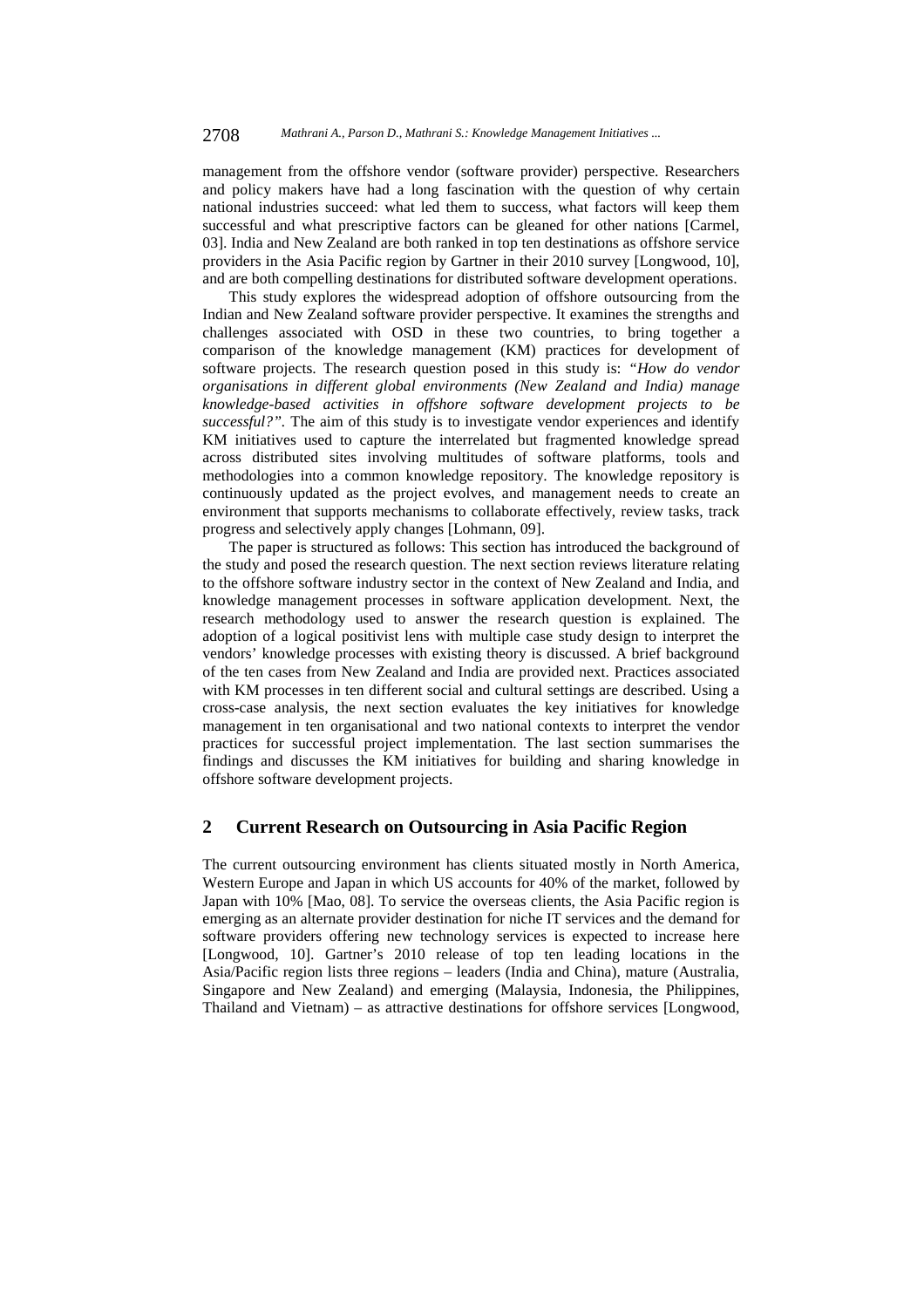10]. Thus India and New Zealand are both aspirant producer nations of the emerging offshore software provider market, but differ in many respects, providing an opportunity for meaningful comparative research. Carmel and Abbot label India as a "farshore" destination based upon its distance from all major client nations, while New Zealand is identified in a "nearshore" cluster comprising of New Zealand, Australia and Singapore which cater to regional client nations. For Indian firms, nearshoring destinations represent one of the competitive threats, hence many top Indian firms are expanding their global presence by having development centers in nearshore locations (e.g., Hungary, New Zealand, Australia) ([Bradley, 09], [Carmel, 06]).

Indian software exporters presently lead the offshore outsourcing marketplace and software development represents approximately one-third of India's service exports [Eppinger, 06]. The present market shows Indian suppliers have shaped some of that market's methodologies and processes with many software organisations having adopted the Software Engineering Institute's Capability Maturity Model (CMM) and are certified at highest maturity levels (i.e., level 5) [Ramasubbu, 08]. The Indian government has introduced Software Technology Parks (STPs), which offer benefits of reduced customs regulations and levies. The STPs located in the export zones are geared towards exporting their own products and, to take advantage of these benefits, many software firms have established their own STPs [RajKumar, 98]. But as demand for Indian software professionals is increasing, their wages are also increasing, so profit margins are shrinking and outsourcing in India is now becoming susceptible to global competition [Farrel, 06]. Research shows that attrition rates in Indian IT facilities have risen to 30% [e.g., Mehta, 09].

New Zealand (NZ) offers a mature IT business environment and is often used as a testing ground for new technologies, for multi-nationals to prototype, trial, prove and test solutions and business models before mass roll-out to the United Kingdom, European or US markets [O'Neil, 04]. Gartner reports that New Zealand could be a potential provider for OSD jobs in some niche IT disciplines, but businesses will have to change their business methods and models to succeed [Greenwood, 04]. O'Hara states that New Zealand software development businesses lack export commercialisation strategies and labels them as "technology–enthusiasts" who "fail to understand the difference between a product and a business" [O'Hara, 05, page 16-7]. However New Zealand is underrepresented in academic literature as a nearshore provider destination and little is known about the project experiences of software development firms located there [McLeod, 09].

### **3 Offshore Software Development**

In the last two decades, development of software has moved away from the traditional co-located model, often called onsite development, to the offshore model. The offshore software development model offers an opportunity to contract out knowledge tasks thereby significantly reducing development costs and expands software development capacity. The process gives timely access to highly qualified technical talent and increases overall flexibility and quality [Ramasubbu, 08]. Offshore contracts are typically of two types – fixed price (FP) and time and material (T&M) – with differing risk implications for offshore clients and vendors. FP contracts include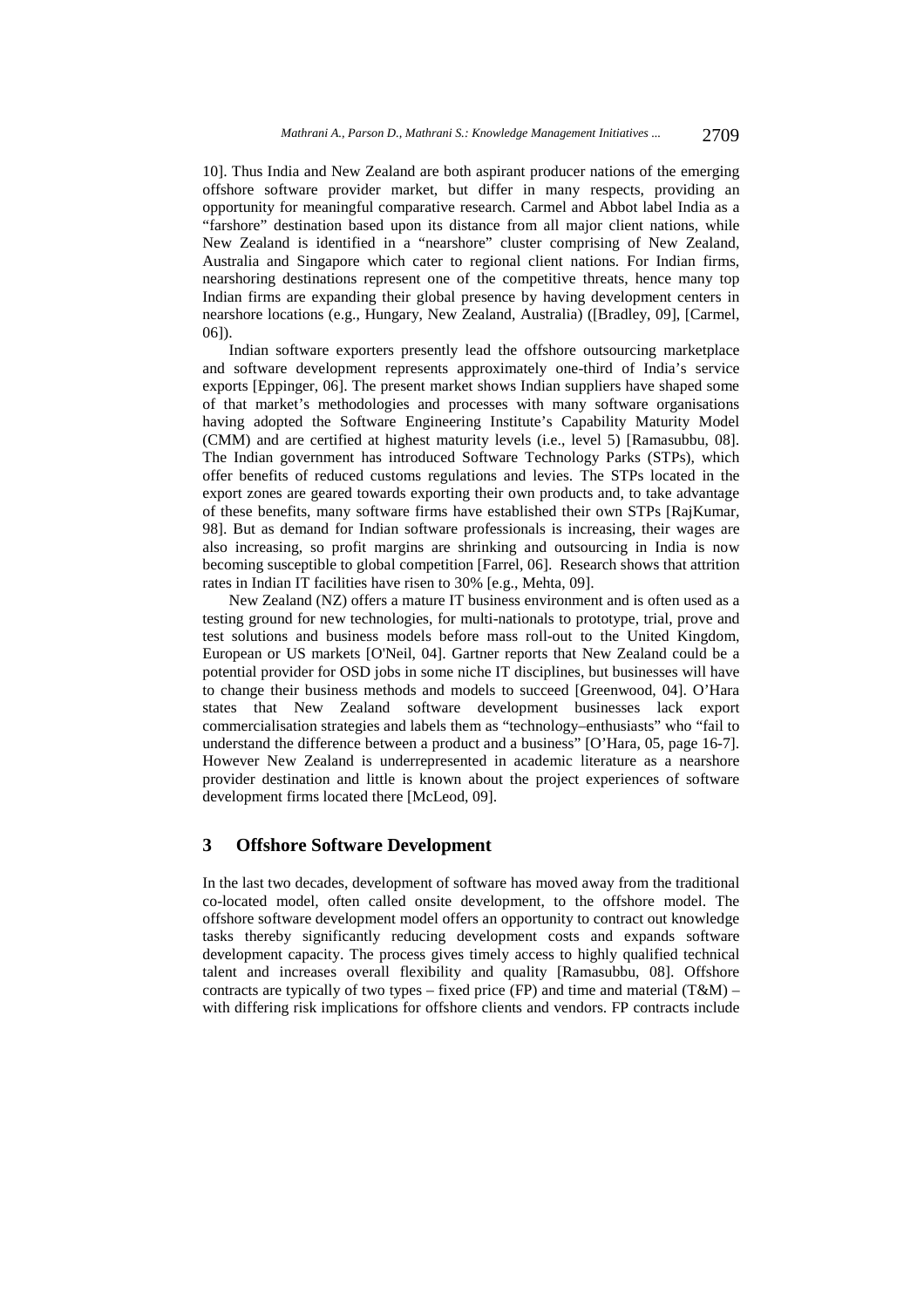a fixed fee for the software negotiated before the start of the project, where the vendor bears the major part of the risk. While in a T&M contract, the vendor contracts out services at a certain rate and the client is responsible for monitoring the progress on the project, and so the client bears the cost of over-runs [Gopal, 08].

To capitalise on the growing outsourcing scene, clients and vendors adopt business models, such as external/buy, joint ventures and subsidiaries/build at both onshore (national) and offshore (international) locations [Prikladnicki, 07]. Outsourcing specifically for software development work is not without its challenges and requires significant changes to the organisation, processes and culture [Eppinger, 06]. Ramasabbu suggest adoption of structured process models such as capability maturity model (CMM) "have both a direct and a learning-mediated effect in mitigating the negative effect of work dispersion" [Ramasabbu, 08, page 451]. Critics of CMM warn organisations that too many structured processes restrict developer autonomy for knowledge-based jobs such as software development [Adler, 05]. The formal structured processes used in quality-level certifications (CMM, ISO) "serve as instruments of power and control" as they impose responsibilities on individuals [Sahay, 03, page 41]. Keane has noted that the best vendors rank quite high on the CMM scale of maturity. Organisations at the lower end of the CMM scale need years of effort and massive cultural change to achieve the level of process maturity present in a best-in-class outsourcer [Keane, 03].

Various technical, social and cultural processes are inherent in knowledge transfer, including the manner in which offshore partners draw upon and apply different forms of tacit-explicit, formal-informal and internal-external knowledge into the end deliverable [Sahay, 03]. Hornett states that explicit information may form the basis of knowledge sharing, unless and until the members know each other. Tacit knowledge is hard to share if members do not have a common "mental schema" of ideas and so cannot understand how "ideas compete for value and use". Additional challenges occur for knowledge sharing when team memberships cross internal boundaries into other businesses. For example, clients, partners and vendors, have different "organisational allegiance" in different work environments [Hornett, 04, page 197-9].

Knowledge builds with the progression of software module development as they go through an iterative process of design, creation, distribution, integration, utilisation and revision. Each project deliverable is evaluated for new value addition by team members situated at different boundaries. The problem is magnified due to both technical and non technical challenges. Technical challenges are related to knowledge-intensive practices associated software platforms requiring multiple products, standards, tools and methodologies [Sahay, 03]; while non-technical challenges involve cross-cultural management, communication and collaboration over distance and time and overall team dynamics [Mishra, 11]. Thus offshore software development combines existing issues associated with onshore projects with new issues related to geographical spread.

The offshore environment has resulted in hybrid work patterns as practitioners make changes to their organisational models which are spread across multiple sites and nations to establish a collaborative team culture. For instance, deployment of vendor employees at offshore client locations aids in gathering end user requirements, retaining contextual information, reducing task uncertainty and providing quicker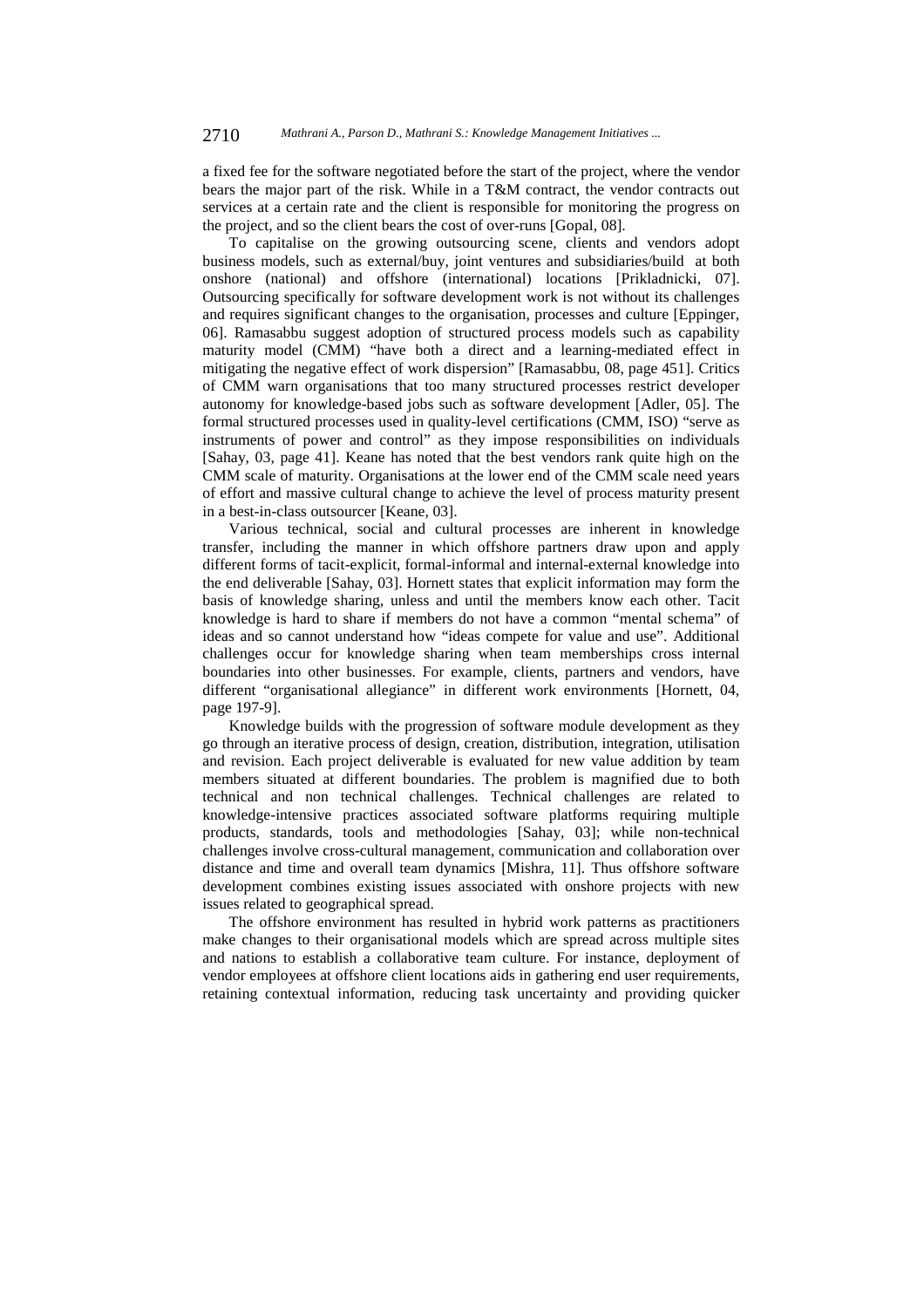feedback on prototypes in the software development process [Ramasubbu, 08]. Typically for outsourced software development work, 70 to 80 percent of the work is done offshore at the vendor's site and the other 20 to 30 percent is done onshore at the customer's site [Gopal, 02]. However, this onshore-offshore mix is not static and shifts over time depending upon peaks and troughs of workload in the software development life cycle [Sahay, 03]. The onshore and offshore teams engage in knowledge sharing and, because of large time and space differences, communicate via collaborative technologies to resolve social, tactical and architectural issues. Groupware tools such as chat rooms, discussion forums and mailing lists are used to share the interrelated project knowledge (e.g., test results, upgrade issues) which is embedded into project workspaces in organisational repositories.

### **4 Knowledge Management in Offshore Software Development**

Knowledge management (KM) theories have amalgamated from diverse research fields such as strategic management, organisational culture, artificial intelligence, quality management and organisational performance management amongst many others. However since knowledge is innately human, organisational culture theories have dominated the knowledge-based concepts [Baskerville, 06] where individual (personal) and collective (shared) work processes are transformed into knowledgebased strategies at the organisational level.

Software development is a "knowledge-intensive activity that involves a large body of knowledge (*know what*) with a strong emphasis on practice (*know how*)" [Sahay, 03, page 134]. In distributed environments, these knowledge-intensive activities involve continuous interaction between members situated at distributed sites to identify new process initiatives for coding standards, peer design reviews, quality indicators and other organisational routines, to develop common understanding through shared efforts [Slaughter, 06]. These efforts have an informational component consisting of two parts: the explicit knowledge that can be laid out formally and the tacit knowledge regarding customer, design and programming choices and working practices that cannot [Heeks, 01]. Knowledge interfacing mechanisms enabled by communication technologies (e.g., phones, emails, chat rooms) and storage technologies (e.g., document management systems, version control systems) helps distributed teams to interact and apply different forms of tacit and explicit knowledge [Leonardi, 08]. New knowledge is created through managing the relationship between tacit and explicit knowledge, and designing processes to convert tacit knowledge into explicit knowledge and vice versa [Nonaka, 95]. Different technical, social and cultural experiences are integrated into a common model through technology to bring "KM-centric behaviour into workflows directly into the development activities" [Rao, 08, page 267]. However, it is the relationship at the operational level, rather than at the executive level, that determines how technology will support knowledge integration to develop effective knowledge representations of interrelated efforts [Gold, 05].

According to Nonaka and Takeuchi, organisational knowledge is created through the interaction and conversion between tacit and explicit knowledge through processes of socialisation, externalisation, internalisation and conversion (SECI) [Nonaka, 95]. They posit that the creation and transfer of organisational knowledge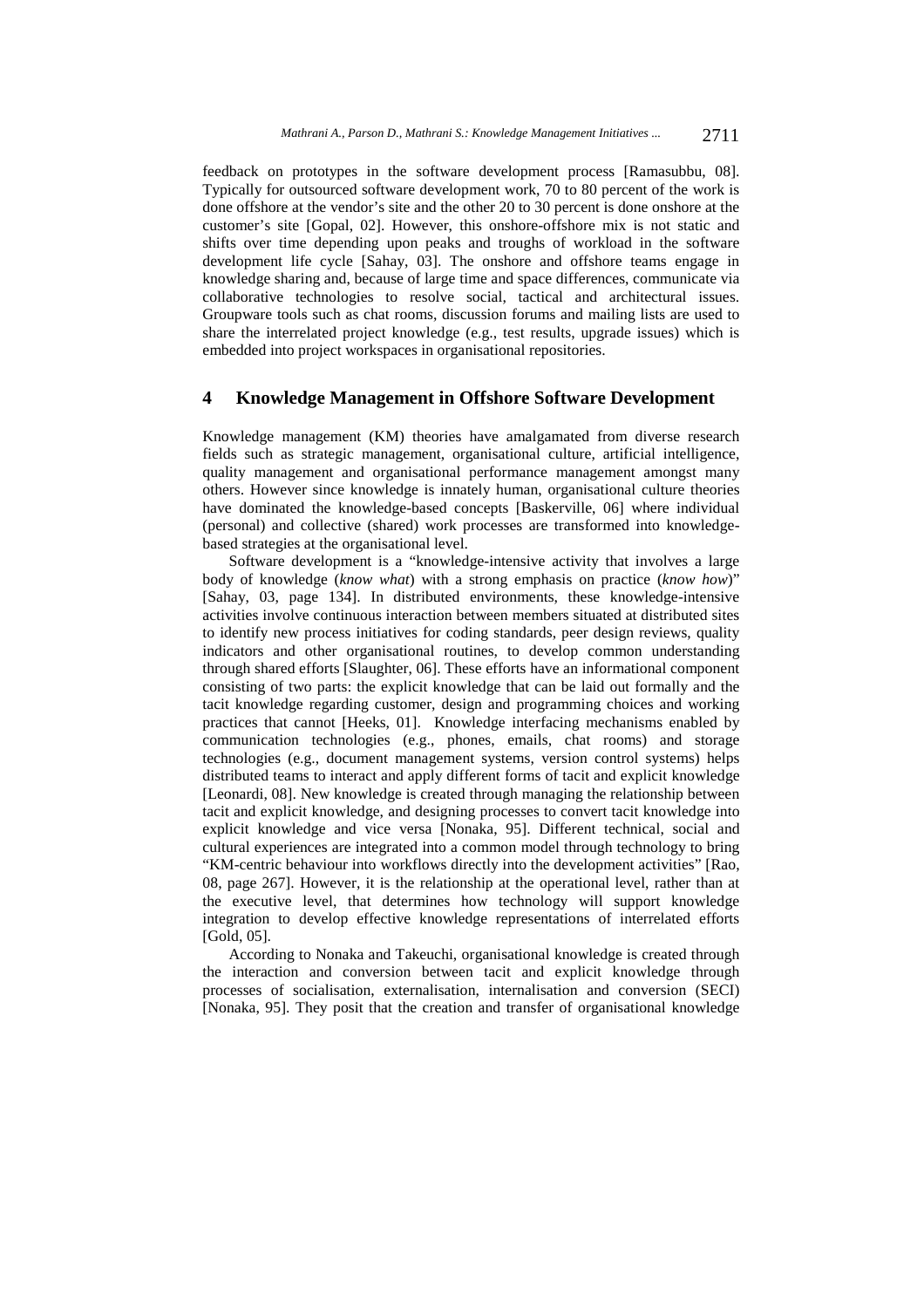#### 2712 *Mathrani A., Parson D., Mathrani S.: Knowledge Management Initiatives ...*

occurs through processes of conversion and assimilation through spirals moving from socialisation (tacit to tacit), via externalisation (tacit to explicit) and combination (explicit to explicit), to internalisation (explicit to tacit). The knowledge spiral emerges with the continuous and dynamic interaction of tacit and explicit knowledge as individual experiences are first articulated, then moved into concepts that are later combined with existing information. Finally the result is new knowledge as team members start 'learning by doing' [Nonaka, 95, page 71]. Figure 1 describes Nonaka and Takeuchi's SECI model for knowledge creation through dialogue, linking, learning and building processes, as tacit and explicit knowledge interact dynamically.



*Figure 1: SECI Model [Nonaka, 95]* 

The SECI model is widely accepted in academic literature for knowledge creation, application and extension ([Baskerville, 06], [Choo, 06]) and has been used in diverse management studies for assessing knowledge strategies ([Joia, 02], [Rice, 05], [Sumita, 09]). Becerra-Fernandez and Sabherwal state that task contextualisation plays an important role for application of the four SECI modes in KM theories [Becerra-Fernandez, 01]. Critics of SECI argue that the model has been initially derived from purposeful managerial surveys as opposed to surveys being conducted on a broader population across other levels of management and hence some of the knowledge conversion modes are not supported by wider empirical data ([Gourlay, 03] , [Gourlay, 06]). The field of OSD is based on expertise of knowledge workers belonging to middle and higher management groupings. Moreover, the task characteristics of software development activities are confined by the organisational preferences on software development methodologies, tools, metrics and associated work practices. Thus, the adoption of SECI model for obtaining a knowledge-based view of the OSD is not limited by the critics' observations for this study.

# **5 Research Design**

The practice of outsourcing IT functions such as software application development is "a practitioner-driven phenomenon" [Dibbern, 04, page 14]. Case studies report on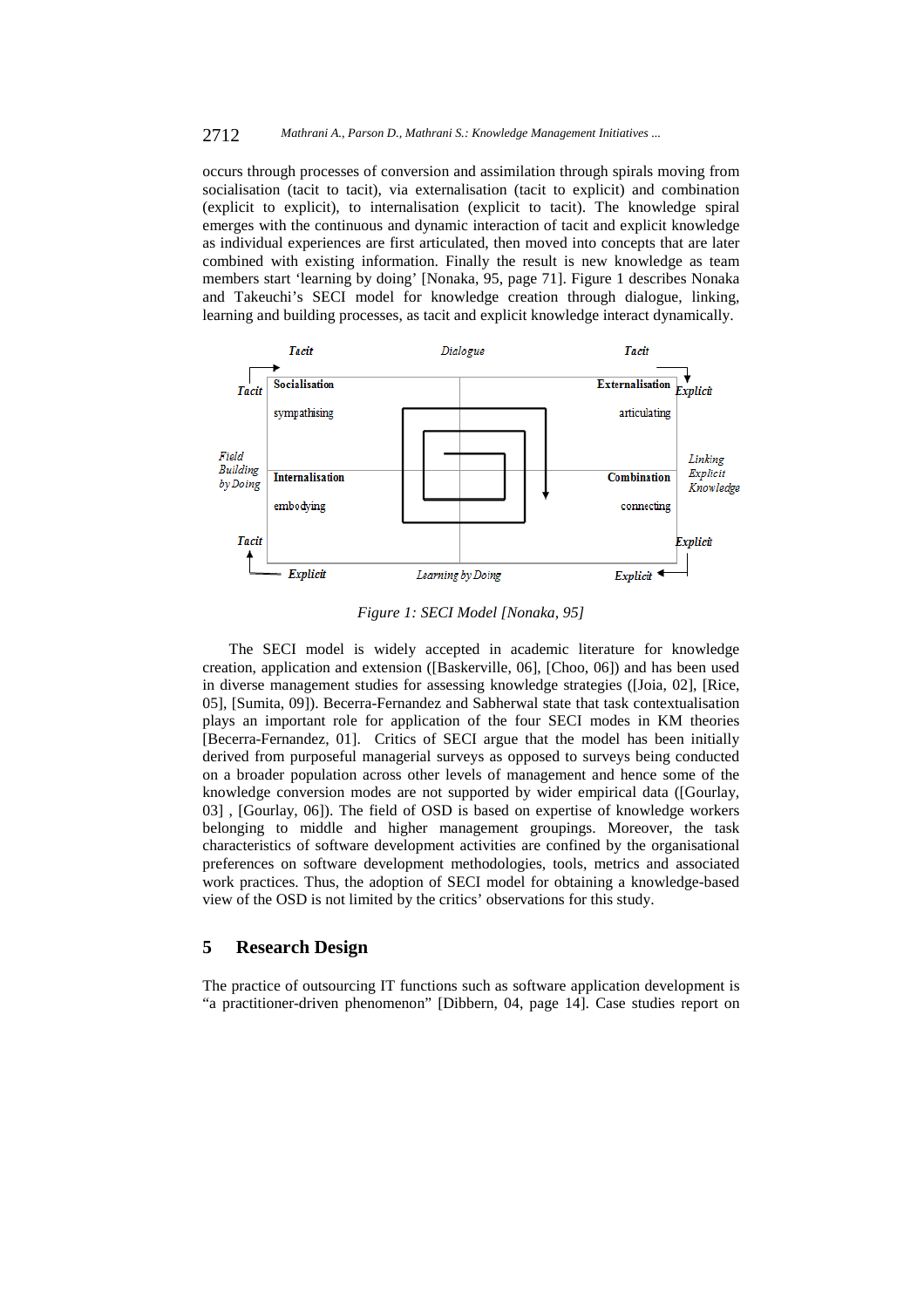real-life IT experiences and inform us about the rapid changes occurring in the IT world as well as in organizations ([Benbasat, 87], [Dube, 03], [Yin, 03]). In case study research, field data are gathered in organisational settings to learn about the phenomenon under investigation, and are highly contextualised and based on observational evidence. A case study is "both a process of inquiry about the case and the product of that inquiry" [Stake, 03, page 88], to answer "how and why questions being asked about a contemporary set of events" [Yin, 03, page 9]. The research question posed in this study examines *how* vendor organisations in New Zealand and India manage knowledge-based activities in offshore software development projects to be successful.

Further, a multiple case study design provides the opportunity for cross-case comparisons to demonstrate the variability in context and therefore can yield generalisations and, this strengthens the experimental research findings ([Eisenhardt, 89], [Benbasat, 87], [Yin, 03]). The selection of cases needs to be specific and deliberate ([Eisenhardt, 89]; [Yin, 03]) so as to maximise what can be learned in the period of time available for the study [Dube, 03]. Two criteria were defined for selection of the vendor case studies: (1) the vendor should be involved in the business of software development and (2) the vendor should have been involved in some form of outsourcing arrangement – external/buy, joint venture or subsidiaries/build – with an offshore partner or client during the time of the interviews.

Sahay et al. suggest the use of research designs which emphasise the epistemology of empirical practice in OSD environments due to the subjective nature of the social, organisational and individual nature of processes adopted, requiring a "shared understanding of each other's products, processes and work practices" across geographical boundaries [Sahay, 03, page 36]. Using a systematic literature review focus in globally distributed software development area, recent research has identified the need for empirical evaluation of engineering practice by practitioners (specifically vendors) in different country contexts ([Khan, 11], [Smite, 10]).

The aim of this study is to investigate the real life practices involved in management of knowledge transfer within the contemporary phenomenon of offshore software development under different global settings (New Zealand and India). Methodologists have affirmed the importance of subjectivity in the phenomological society, and accordingly coined mixed approaches as logical positivism, logical empiricism or realism [Patton, 02].The multiple case study method utilising mixed research methods is the preferred research design for this study to measure empirical practice against Nonaka's SECI model theory. Semi structured interviews were conducted with senior management teams (chief executive officers, chief operations officers, chief technology officers, vice presidents, general managers) and middle management teams (project managers, developers, quality assurance personnel). Interviews helped to gather rich insights from practitioners when they described their knowledge-intensive work processes. Observations complemented the interview data and took the form of sitting with team members during project meetings, examining related project documents and software tools to understand the practitioners' processes. Each interview was transcribed verbatim by the researchers, to be as close to the conversation as possible. The textual data have been analysed to identify categories which have been contextualized with the SECI model to report on empirical findings on KM initiatives adopted by practitioners across diverse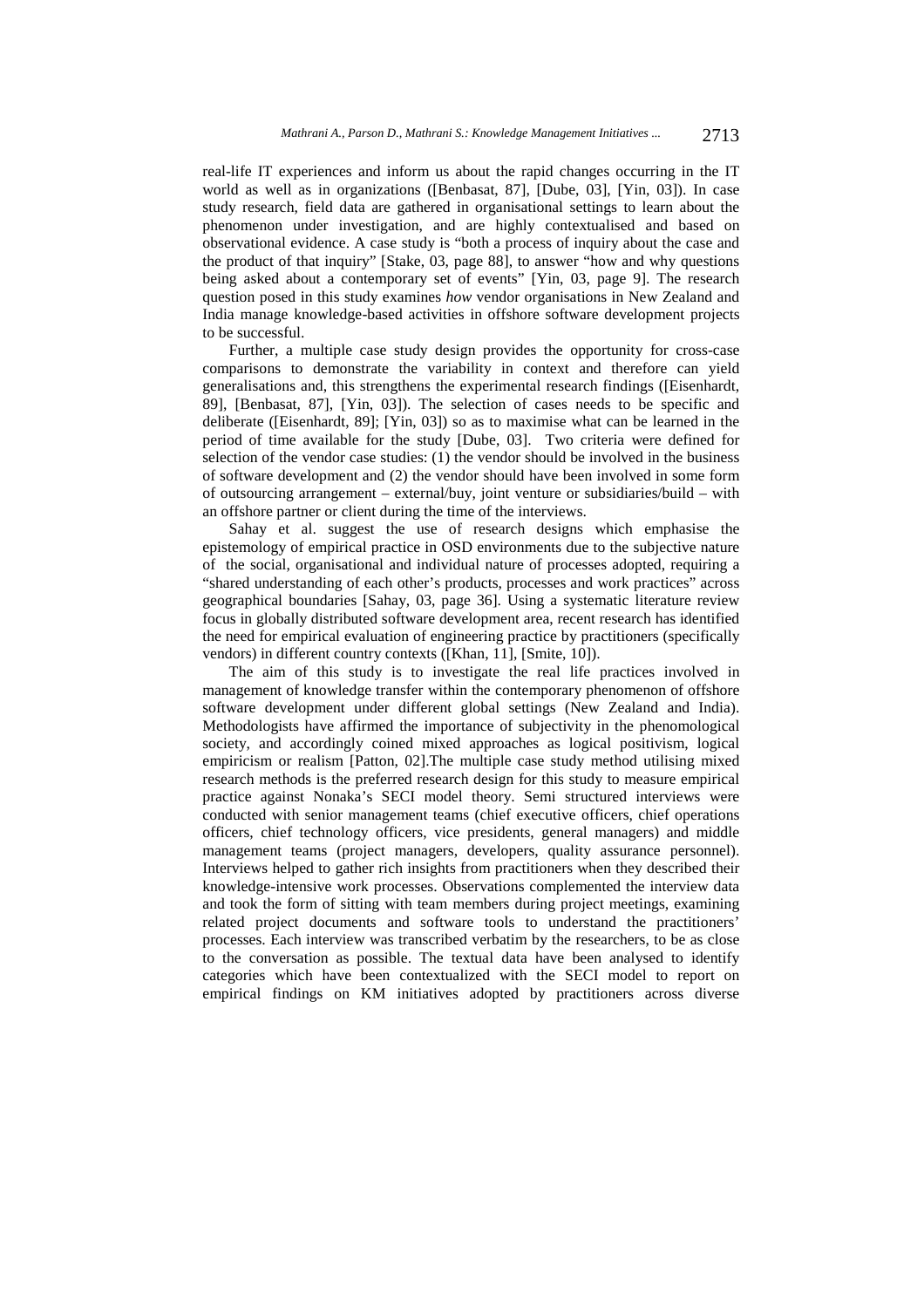sociological, technical and cultural boundaries. The data analysis is described later and is supported by direct quotations from notes and interviews, as raw field notes and verbatim transcripts reflect "the undigested complexity of reality", to give the reader a real world perspective [Patton, 02, page 463].

## **6 Research Context**

The research study included five case organisations each from New Zealand and India. The five New Zealand and five Indian cases have been referred with use of pseudonyms (i.e., NZ1, NZ2, NZ3, NZ4, NZ5, IN1, IN2, IN3, IN4 and IN5) for confidentiality and brevity. A brief overview of the ten case studies has been briefly described in Table 1. The table also describes their head office locations, development centres and offshore partners (if any) and total number of employees at the development site where interviews were conducted.

| Vendor          | <b>Head Office (HO), Development Centres</b> | <b>Total Employees</b> |
|-----------------|----------------------------------------------|------------------------|
| Case            | (DC) and Partners (P)                        | (approximate)          |
| NZ1             | HO: Wellington, NZ                           | 180                    |
| (estd. 1992)    | DC: NZ and P: India                          |                        |
| NZ2             | HO: Auckland, NZ                             | 100                    |
| (estd. 1980)    | DC: NZ, India & Australia                    |                        |
| NZ3             | HO: Auckland, NZ                             | 20                     |
| (estd. 1993)    | DC: NZ and Vietnam                           |                        |
| NZ4             | HO: Auckland, NZ                             | 40                     |
| (estd. 2000)    | DC: NZ & India                               |                        |
| NZ5             | HO: Auckland, NZ                             | 30                     |
| (estd. 2004)    | DC: NZ and P: Australia, India & US          |                        |
| IN1             | HO: Pune, India                              | 1500                   |
| (estd. 1988)    | DC: India, China & Poland                    |                        |
| IN2             | HO: Pune, India                              | 1800                   |
| (estd. 1945)    | DC: India                                    |                        |
| IN3             | HO: Pacifica, California                     | 200                    |
| (estd. 1997)    | DC: India                                    |                        |
| IN4             | HO: Toronto, Canada                          | 100                    |
| (estd. 1999)    | DC: India & Canada                           |                        |
| IN <sub>5</sub> | HO: Minneapolis, Minnesota                   | 90                     |
| (estd. 2001)    | DC: India & US                               |                        |

#### *Table 1: Overview of Vendor Cases*

Offshore outsourcing may include various combinations of degree (total, selective) and ownership by offshore partner/ purchaser (totally, partially, externally) to yield different types of outsourcing arrangements ([Carmel, 05], [Dibbern, 04], [Prikladnicki, 07]):

- a. Spin-offs are situations when the ownership is internal, but the function is either totally or selectively outsourced.
- b. Joint ventures are when spin-offs are jointly owned between the clients and the vendors.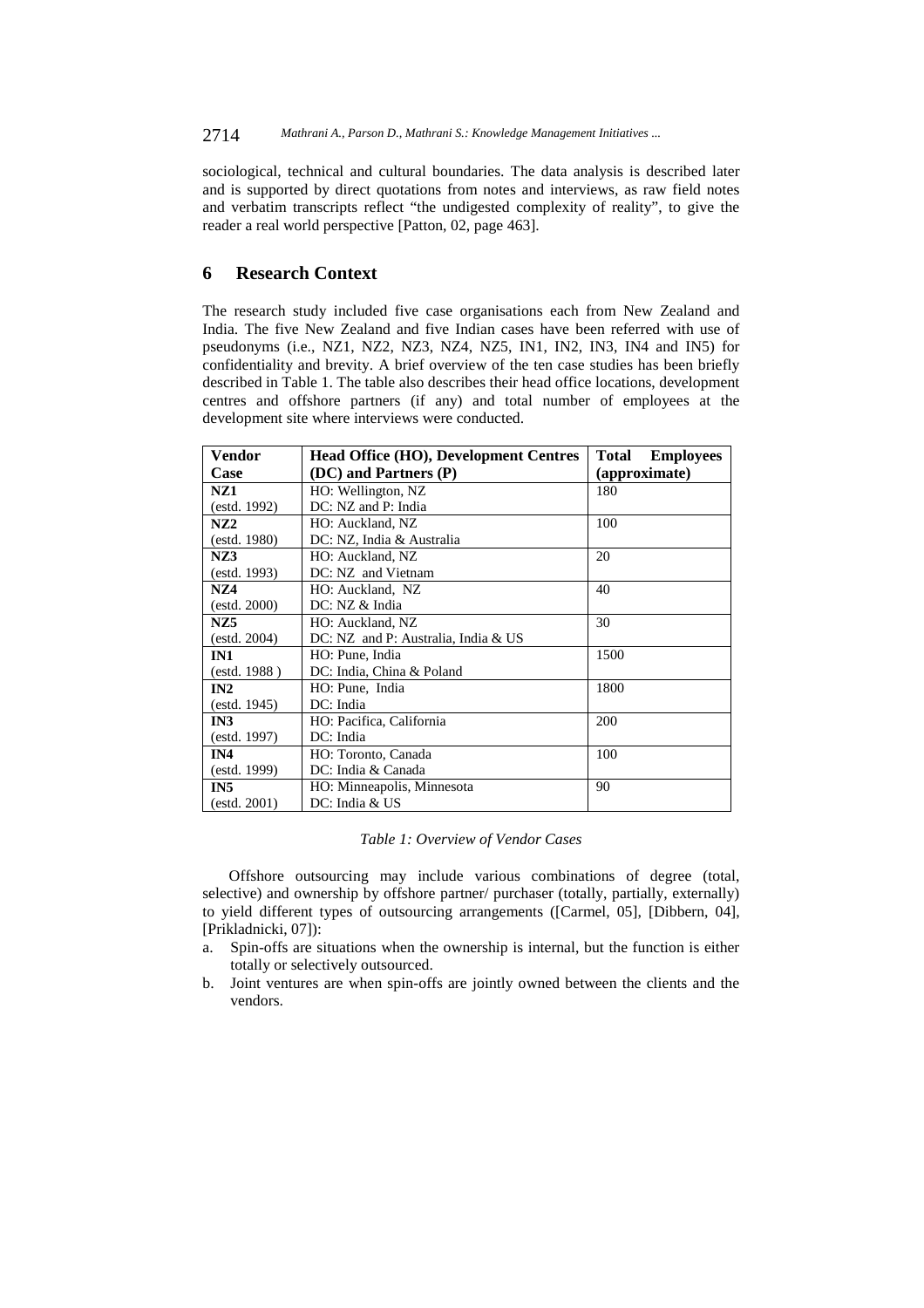- c. Traditional outsourcing is when the function is completely outsourced and there is no joint ownership of resources.
- d. Selective outsourcing is when the function is selectively outsourced and there is no joint ownership of resources.

Drawing directly upon above descriptions of outsourcing arrangements, the Table 2 describes the specifics of outsourcing arrangements for each of the participating vendor cases.

| <b>Degree</b>    | Ownership                                                            |                                 |                                   |  |  |  |
|------------------|----------------------------------------------------------------------|---------------------------------|-----------------------------------|--|--|--|
|                  | <b>Internal</b>                                                      | <b>Partial</b>                  | <b>External</b>                   |  |  |  |
| <b>Total</b>     | Spin-offs / Wholly owned<br>subsidiary                               | Joint venture<br>None           | Traditional<br>$-$ IN1, IN2, NZ2, |  |  |  |
|                  | - IN3, IN4 and IN5 are                                               | (Note: NZ2 and<br>NZ4 each have | NZ3 and NZ4                       |  |  |  |
| <b>Selective</b> | owned by US companies<br>(Note: NZ3 owns a subsidiary in<br>Vietnam) | joint ventures in<br>India)     | Selective<br>- $NZ1$ and $NZ5$    |  |  |  |

| Table 2: Outsourcing Arrangements for the Vendor Cases |  |
|--------------------------------------------------------|--|
|--------------------------------------------------------|--|

Next, based upon organisational level field data collected, we have identified three dimensions, namely organisation size, cultural mix of employees at local vendor offices and the types of software development contracts (i.e., time and material and fixed) mostly entered into by vendors. The three dimensions are explained next:

- 1. Organisation Size: The variation in the number of employees for each of the case organisation has a wide range in the two country contexts. In view of the diverse structures of economies between New Zealand and India, the comparisons between vendor groups belonging to these nations cannot be made against one absolute number of employment measure ([Confederation of Indian Industry, 07], [Ministry of Economic Development, 08]). After discussions with government officials from New Zealand and India, this study has categorised large and SME organisations as follows: (1) In New Zealand context, organisations having number of employees over 90 are large and organisations having employees less than 90 but more than 20 are SME, (2) In Indian context, organisations having employees more than 1000 are categorised as large and organisations having less than 1000 but more than 90 are categorised as SME.
- 2. Multi-cultural teams: Each vendor was queried to understand the ethnicity of the employees in the main software development centre where the interviews were being conducted. The study realises that this dimension is influenced by the economic condition of the country and government policies on immigration. New Zealand with its OECD status and open immigration policy encourages knowledge professionals from other cultures to migrate, much more, as compared to India.
- 3. Types of Contracts: The development teams interviewed were involved in the operational aspect of the project implementation and stated they acted according to the commercial agreements of their contracts with the company. Further due to the confidential nature of offshore contractual agreements, the vendors' senior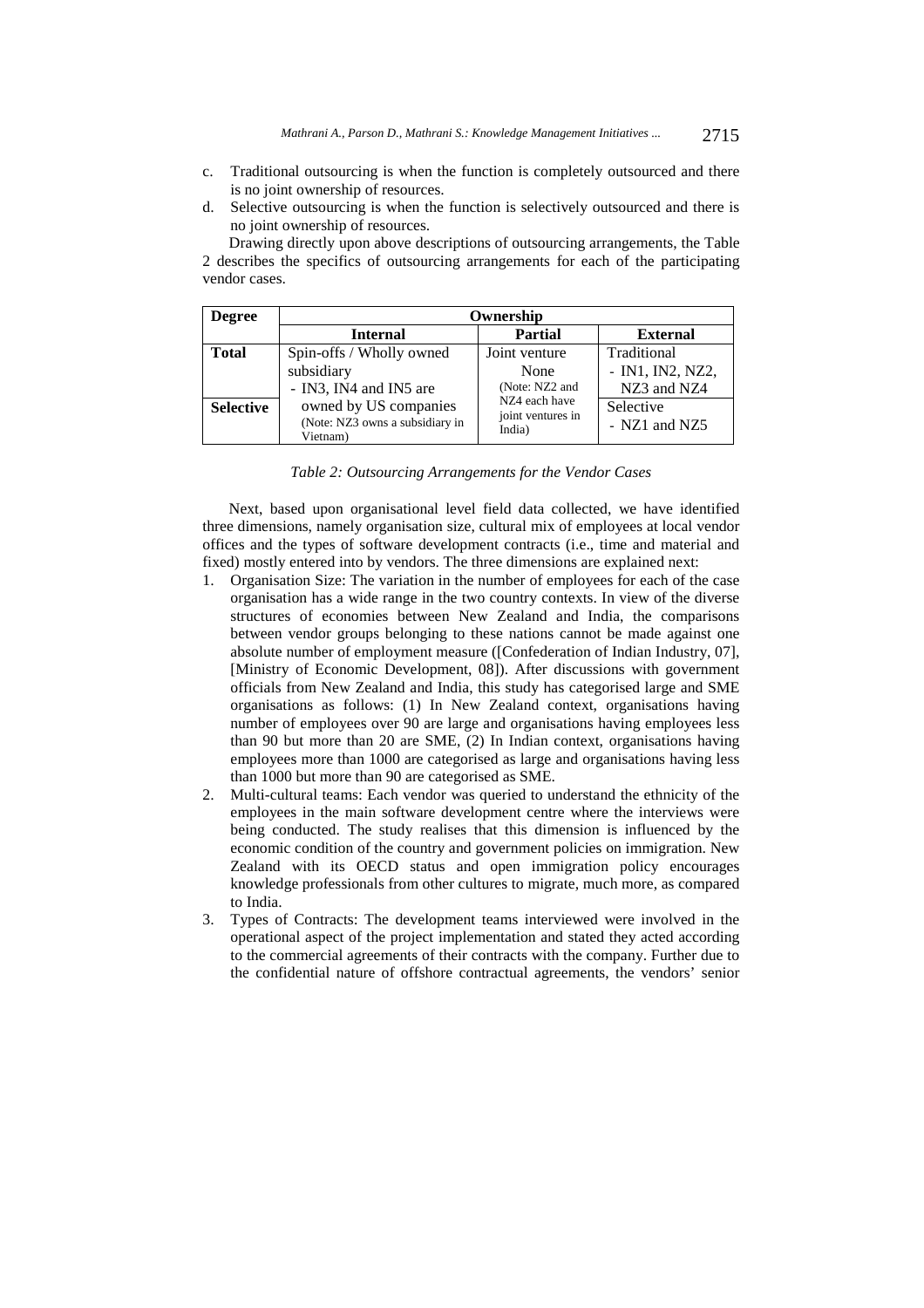#### 2716 *Mathrani A., Parson D., Mathrani S.: Knowledge Management Initiatives ...*

management did not divulge much information on their contract details, other than the type of standard contracts they mostly enter into.

| <b>New Zealand</b>    |                |                |                |                |                 |  |  |  |
|-----------------------|----------------|----------------|----------------|----------------|-----------------|--|--|--|
| <b>Dimension</b>      | NZ1            | NZ2            | NZ3            | <b>NZ4</b>     | NZ <sub>5</sub> |  |  |  |
| Organisation size*    | Large          | Large          | <b>SME</b>     | <b>SME</b>     | <b>SME</b>      |  |  |  |
| Multi –cultural teams | Yes            | Yes            | Yes            | Yes            | N <sub>0</sub>  |  |  |  |
| Types of contracts    | T&M            | T&M            | T&M            | FP             | FP              |  |  |  |
|                       | and FP         | and FP         | and FP         |                |                 |  |  |  |
| India                 |                |                |                |                |                 |  |  |  |
| <b>Dimension</b>      | IN1            | IN2            | IN3            | IN4            | IN <sub>5</sub> |  |  |  |
| Organisation size*    | Large          | Large          | <b>SME</b>     | <b>SME</b>     | <b>SME</b>      |  |  |  |
| Multi –cultural teams | N <sub>0</sub> | N <sub>0</sub> | N <sub>0</sub> | N <sub>0</sub> | N <sub>0</sub>  |  |  |  |
| Types of contracts    | T&M            | T&M            | FP             | FP             | FP              |  |  |  |
|                       | and FP         | and FP         |                |                |                 |  |  |  |

Table 3 summarises the field data for these three dimensions based upon organisations which share a common country culture (i.e., New Zealand and India).

### *Table 3: Organisational Level Field Data*

The field data reveals four large (i.e., NZ1, NZ2, IN1 and IN2) and six SME (i.e., NZ3, NZ4, NZ5, IN3, IN4 and IN5) organisations. None of the Indian vendors have a multi-cultural group of employees at their local development centres in contrast to NZ organisations where with the exception of one vendor (NZ5), the other four vendors had employed diverse cultural groups at their development centres. Finally, in both countries the SME organisations bear more risk than their clients with FP contracts between them, while the larger vendor organisations are involved in risk sharing with clients, as they enter into both FP and T&M contracts with clients. However, the exception is NZ3 who is the only SME vendor involved in risk sharing with offshore clients and enters into T&M contracts.

## **7 Data Collection and Analysis**

Previous literature has identified both tacit and explicit knowledge as vital to extending the organisational knowledge base ([Choo, 06], [King, 08]). Organisations create their knowledge capital by organising explicit knowledge (code, test scripts and related metrics), capturing tacit knowledge (people skills, insights, relevant experiences and motivation) and integrating them into explicit knowledge domains (files, templates, coding standards and libraries). Team members interpret each other's knowledge-based activities to create new knowledge assets which are externalised into organisational repositories for future projects. The knowledge domains evolve as organisations learn and apply insights gathered from new offshore experiences.

The vendor responses affirmed the need to foster knowledge creation by capturing tacit knowledge and then disseminating the expertise and experience into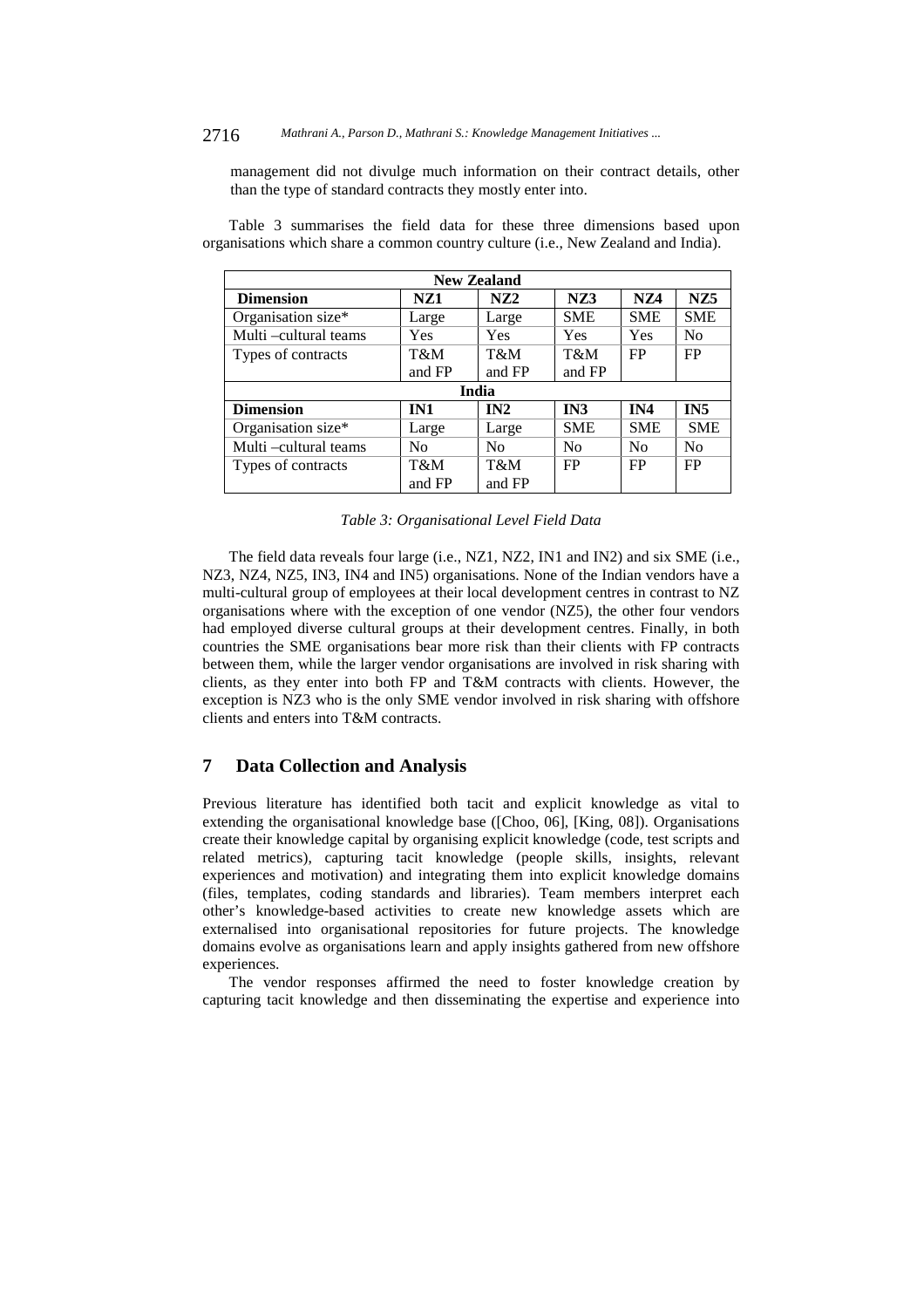explicitly defined knowledge repositories. Takeuchi and Nonaka state that although much has been written about the importance of knowledge in management, "little attention has been paid to how knowledge is created and how the knowledge creation process is managed" [Takeuchi, 02, page 142]. KM is implemented through initiatives defined at three management levels namely operational, design and strategic. At strategic management level, core competencies and organisational risks are evaluated to design knowledge-oriented infrastructure (e.g., tools, networks, roles and responsibilities). This provides a supportive operational environment which intertwines people, processes, services and locations to foster knowledge growth [Maier, 08]. Maier has described KM initiatives at three levels for shared office spaces (e.g., floor plans, meeting room layouts, informal lounges). However, in the context of distributed software development, shared office space is virtual rather than physical, and is enabled by collaborative tools such as email, Web conferencing, telephones and chat, shared file repositories, virtual private networks and organisational portals. Analyses of the ten vendor cases have revealed KM initiatives for managing knowledge in offshore software development. The following subsections synthesises these initiatives at operational and design level for the ten cases, which are subsequently analysed and discussed at the strategic level in the subsequent section.

#### **7.1 KM Initiatives at Operational Level**

The field data revealed the operational factors influencing KM initiatives as communication, employee domain skills and change management strategies. In OSD environments, team members share knowledge through face-to-face (F2F) communication or over electronic social networks. Tacit knowledge realised through dialogue is made explicit via technology tools, such as through informal postings made on mailing lists and discussion forums, or formally through technology tools and documents in defined project workspaces. To correctly utilise the evolving knowledge assets, operational skills and expertise is needed to interpret the embedded knowledge in the project workspaces and then implement suggested updates to the project deliverables.

*Communication strategies* have been identified as F2F interactions between the vendor software development teams and also with the client teams using synchronous communication methods (e.g., telephone conversations, videoconferences and real time presentations), asynchronous methods (e.g., emails, blogs, discussion forums) and use of common meeting places (e.g., centralised vendor offices at offshore locations, deployment of employees at offshore client or partner sites, organisational portals) ([Powell, 04], [Sakthivel, 05]). This study has revealed that operational aspects associated with implementation of communication strategies are influenced by management hierarchy and perceptions on cultural compatibility between vendors, partners and clients in five out of the ten case organisations. However, five organisations (IN1, IN2, IN3, NZ1 and NZ3) do not consider F2F meetings between culturally diverse teams to be an issue for knowledge transfer. Of these, the three large organisations (NZ1, IN1 and IN2) have offshore offices and development centres at client countries to enable development teams to travel and work offshore as and when required. But the remaining organisations expressed some concern on cultural compatibility and do not prefer direct F2F communication, though each cited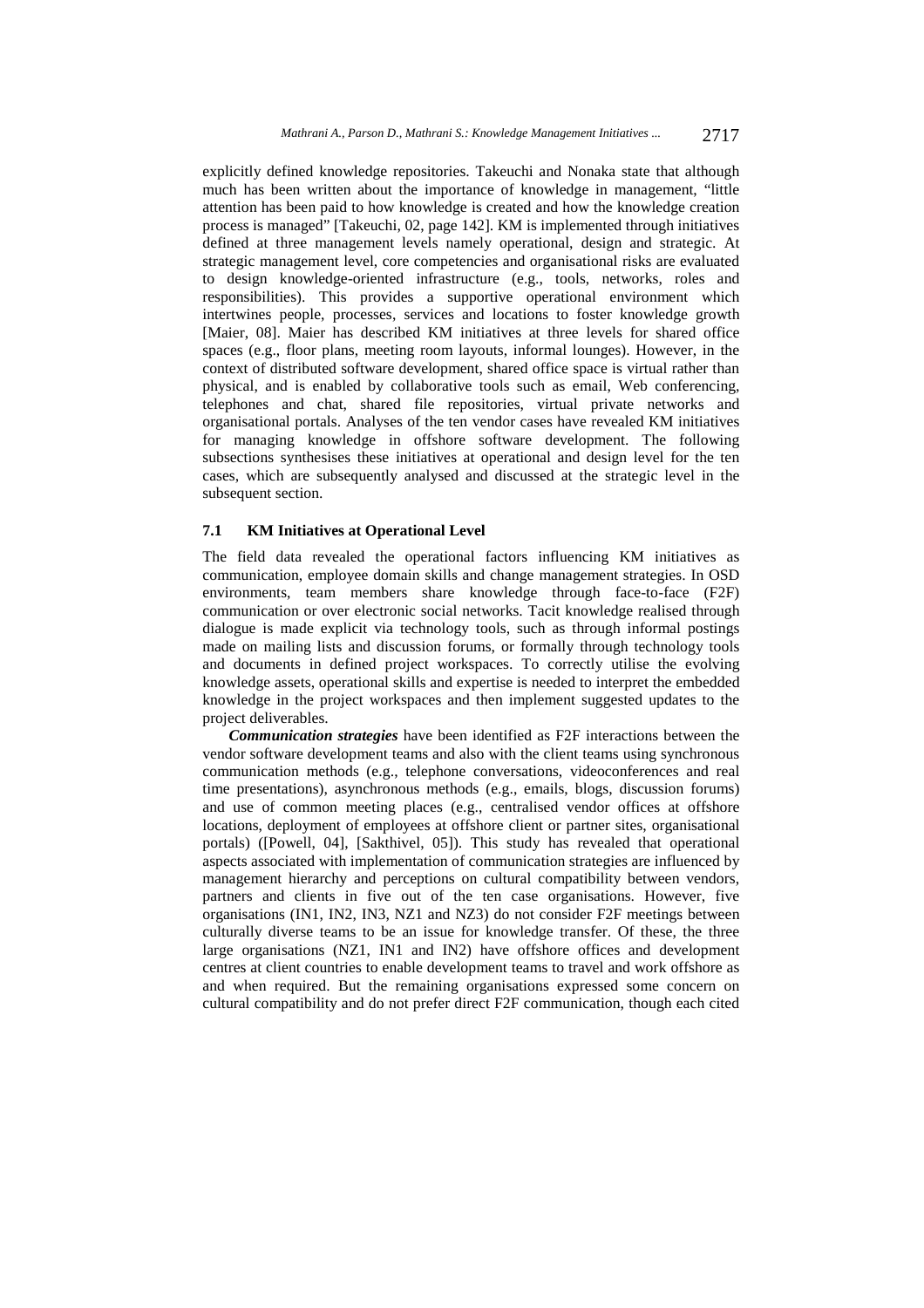different reasons. NZ2 expressed that similarity in cultures helped in direct communications. "*Kiwis speak Kiwi and Australians speak Australian. So it helps to use a local team because our customers are either Australians or Kiwis".* NZ4 stated that their teams handle *"small projects"* and *"work is quite straight forward*" already having an explicit nature, hence information could easily be communicated over organisational portals. NZ5 added that they have an experienced and technical senior manager who interacts directly with offshore clients and partners to understand their local knowledge needs which is then often transferred in explicit detail into a central repository, hence offshore development teams do not need to interact directly. Two Indian vendors (IN4 and IN5) have experienced teams with similar country background as clients located at offshore centres who interact directly with clients to gather project requirements. Later these requirements are explained to the development teams in India through the organisational portal. A senior manager at IN4 voiced *"Indians sometimes find it difficult to break the ice, as the clients do not share their domain knowledge easily. So, our Canadian counterparts manage it for us through regular face-to-face meetings with clients and create some comfort level in them".* A developer at IN5 explained their communication strategy *"the American team provides us with the clients so they are our internal clients. They talk to the client – but they are not technical people so they come back to the team here for a technical solution. So sometimes our team also gets involved with the relationship management dealings with the client but not as a regular practice"*. These actions at the operational level influence creation and build up of knowledge repositories of these firms.

*Domain skills* of knowledge workers have been objectified by the ten vendors as essential to understand the tacit knowledge before it can be transferred into the knowledge repository. They asserted that software development is a knowledge building exercise and requires a mix of technical and administrative skills. Rottman and Lacity state that inexperienced employees can increase both client and vendor risks, as they take a longer time to learn, and some clients "try to mitigate risk by demanding to see resumes of supplier employees or by setting minimum years of experience" [Rottman, 04, page 124]. Though, none of the vendors mentioned this aspect of the client's demands, the vendors generally agreed that employee skills and expertise play a role for proper utilisation of knowledge assets. "Software development, being primarily a learning activity," involves new assembly of knowledge when the client requirements are translated into executable form, leading to discovery of new knowledge and fine-tuning of performance of deliverables [Armour, 06, page 20]. Armour advises software development organisations to provide an environment for learning, where employees are motivated with new technologies rather than are "shutting down". Motivated employees with the required skill sets further cultivate a collaborative and sharing culture, encouraging discussions across distributed groups to share their expertise and add to the organisational repositories. This sharing of expertise is critical to support cross-training, as skills are transformed into rules, instructions, specifications, standards, methodologies, classification systems and so on [Choo, 06].

Managers were queried on two issues, namely the type of skills preferred for their employees and practices used for motivating employees to improve their skill sets and gather relevant experience. The field data reveals that generally New Zealand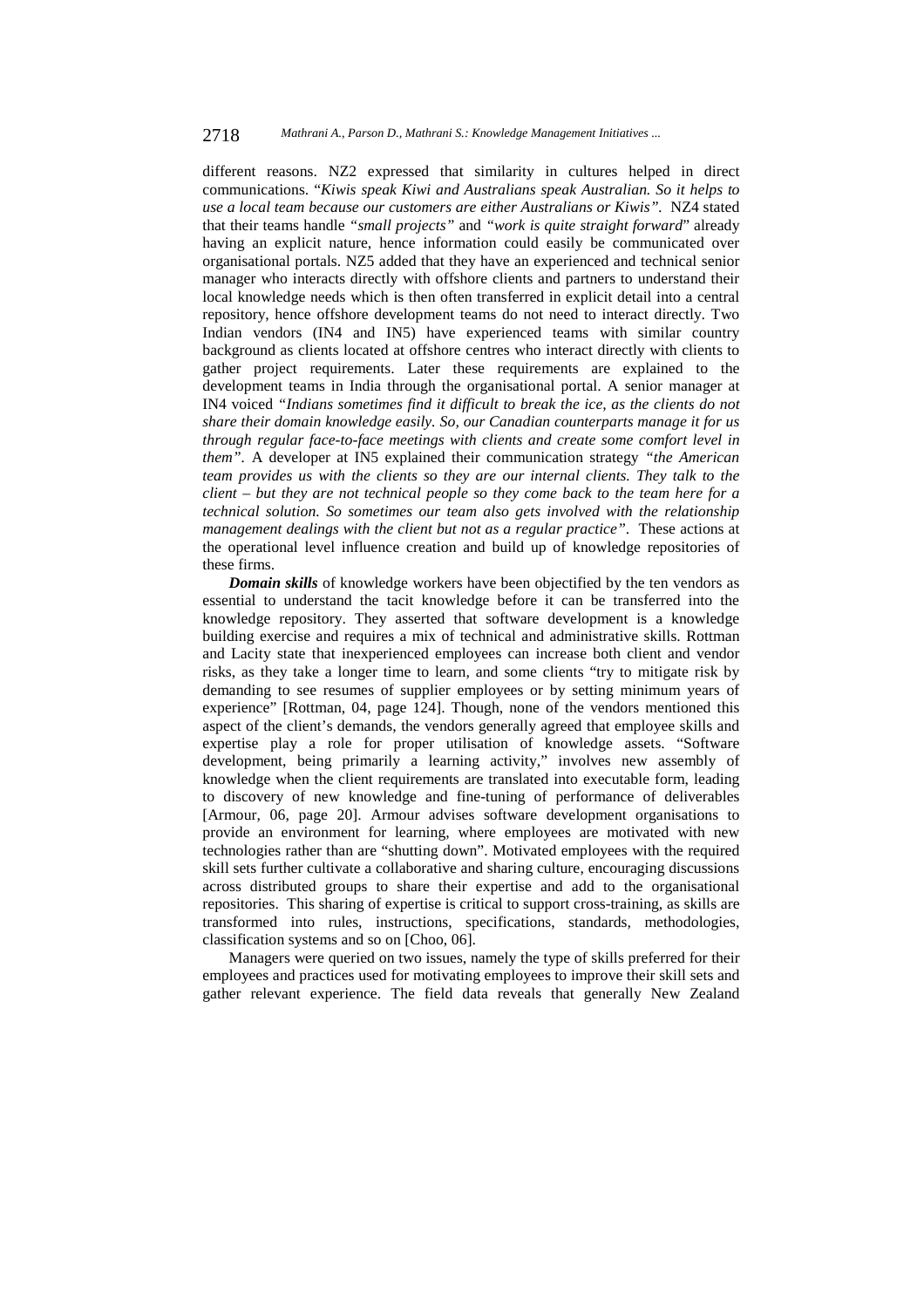organisations have preference for project management skills compared to technical skills. Most of the New Zealand vendors had transferred technical jobs which were loosely referred as *"coding"* to offshore partners in low cost countries (India and Vietnam). The Indian vendors on the other hand lay emphasis on technical skills or *"hands-on approach"* with new technologies and software platforms. The software teams in Indian organisations are involved in technical design and development of software deliverables, while their counterparts at client sites are involved in project management.

*Change management* (also referred to as scope management by the practitioners) is an ongoing issue for software development, as requirements change with progress of the project requiring flexible software processes. Agerfalk and Fitzgerald warn of maintaining a balance between the two extremes for managing change or project scope in global software development. One extreme is too much explicit formalisation of processes leading to meetings and "huge wordy documentation" which are "vague, poorly organised and difficult to use". The other extreme is "relying on pure tacit, undocumented knowledge" which considers changes in projects with the view that: "Code is a document and all the document we need' [Agerfalk, 06, page 29-30].

The field data reveals that with the exception of two NZ based SME vendor organisations (NZ3 and NZ4) all other organisations used formal or semi-formal processes for managing volatility in customer requirements. The two organisations NZ3 and NZ4 manage the changes in project modules informally. NZ3 believes in minimal documentation, and the director said: *"We only document the essential, and prefer using spreadsheets".* The project manager said that direct discussions with clients are done if any major changes are requested, which are resolved amicably across the table, rather than sending the client a *"huge document listing out the seriousness of the change"*. The project manager of NZ4 compared their project histories to *"fire fighting stories"* as they do not maintain any documents to record changes that they may have made earlier. He added that with a large number of projects spanning a life cycle anywhere between five days to two weeks, the time to document changes formally *"is simply not feasible"*. The remaining eight organisations use some sort of configuration management and version control tool, to document history of changes (i.e., reason for change, date of change and seriousness level of change). Moreover the two large Indian organizations (IN1 and IN2) have been certified by international agencies (CMM, ISO) for their work processes; hence all changes – major or minor – have to compulsorily go through explicitly defined standard documentation before they can be implemented. If any discrepancy in documentations is found, they are issued a *"non compliance report during the internal audits which happen quite frequently".* These findings are in agreement with recent studies conducted in New Zealand organisations showing a change in operational practices for bringing in more standardisation to development practice [McLeod, 09] and also with research emphasising strict discipline on development standards by Indian organisations [Ramasubbu, 08].

### **7.2 KM Initiatives at Design Level**

Once tacit knowledge is made explicit in organisational repositories, it can be accessed across distributed sites by software teams. But the interdependent nature of software development means that team members must find a collective way of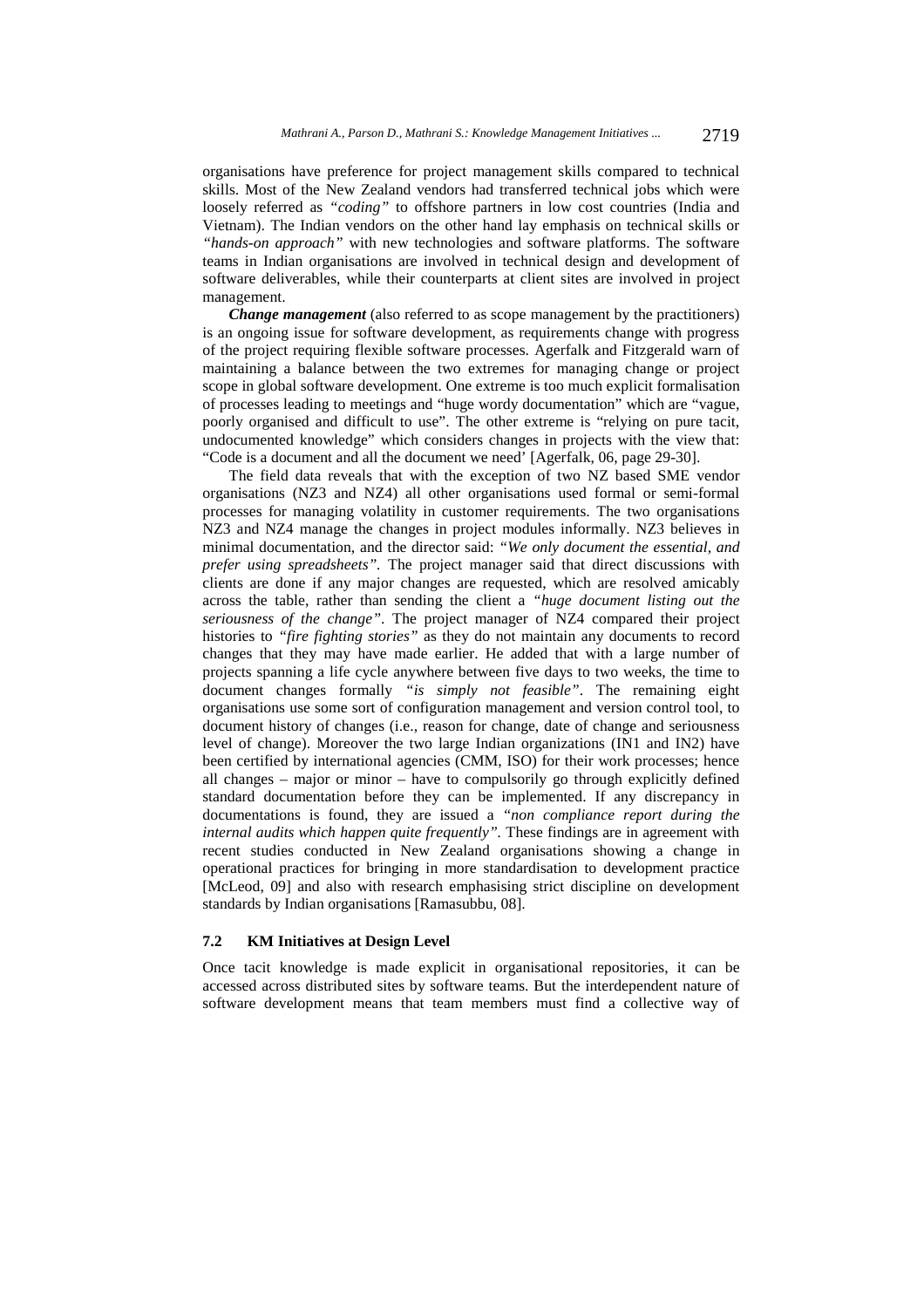organising and designing interfaces to access knowledge, since different groups of people share the project workspace in the common repository. Further explicit knowledge continually evolves from interaction with tacit knowledge created by individuals and teams who drive this interaction with new project experiences [Nonaka, 95]. If management does not implement appropriate designs to capture the knowledge, there is a risk of that experience being lost. This is because the owner of the experience may have been relocated to another project or may have left the organisation, taking away the valuable knowledge and experience acquired [Matturro, 10]. The field data reveals the KM initiatives at the design level account for procedures designed to guide process improvements and manage the shared knowledge repository. These include procedures to establish quality controls, manage project activities and identify measures to manage the negative impact of staff attrition, discussed next.

*Quality processes* encompass many aspects of the software development life cycle phases at various levels of granularity. Organisations define product and project specifications which need to be adhered to by all the stakeholders as expectations are associated with each stakeholder. Organisations may describe their intent of expectations formally or informally, depending upon their development environment. Formal processes include international accreditations by recognised agencies and include audits by outside experts on a regular basis, while less formal processes may include internal audit checks on the current processes and work progress. The study finds that both large Indian organisations (IN1 and IN2) have many quality certifications (e.g., ISO 9001, BS 7799, CMMi – level 5, PCMM – level 5), and use many formal process documents (e.g., pre-defined templates, documents referred as *"solution blueprint"* and *"design roadmap"*) for managing software development tasks. These documents outline how each task complies with relevant certifications in different functional areas, and are regularly reviewed by management and operational teams for further improvements. The CTO of IN2 added *"International certifications are considered necessary by all large Indian groups who operate globally"*. However, such formal processes with international certifications were found only in the large Indian organisations. The two large New Zealand organisations (NZ1 and NZ2) considered such certifications expensive and unnecessary as is evident by these responses made during the interview process: "*you've also got to be making enough money to support the certifications; else you pass the expense to your client"* and, *"There is no need to tell any external auditor that we are doing this. The responsibility of our quality processes lies with us"*.

None of the SME organisations in India and New Zealand had certifications, though NZ5 earlier had formal international certification for their quality processes (i.e., ISO 9001), but they had let the certifications lapse. The management of NZ5 said that having learnt the rigorous practices that went with these certifications, they now "*had templates and checklists as a baseline for improvement*" to better manage their quality processes themselves through internal audits. Overall, SME organisations used less formal processes to document quality processes and the sentiment *"Certifications aren't necessary, they're just overheads"* was shared by many of them.

*Project management* for distributed software development is another area identified as critical to management of evolving knowledge assets. People with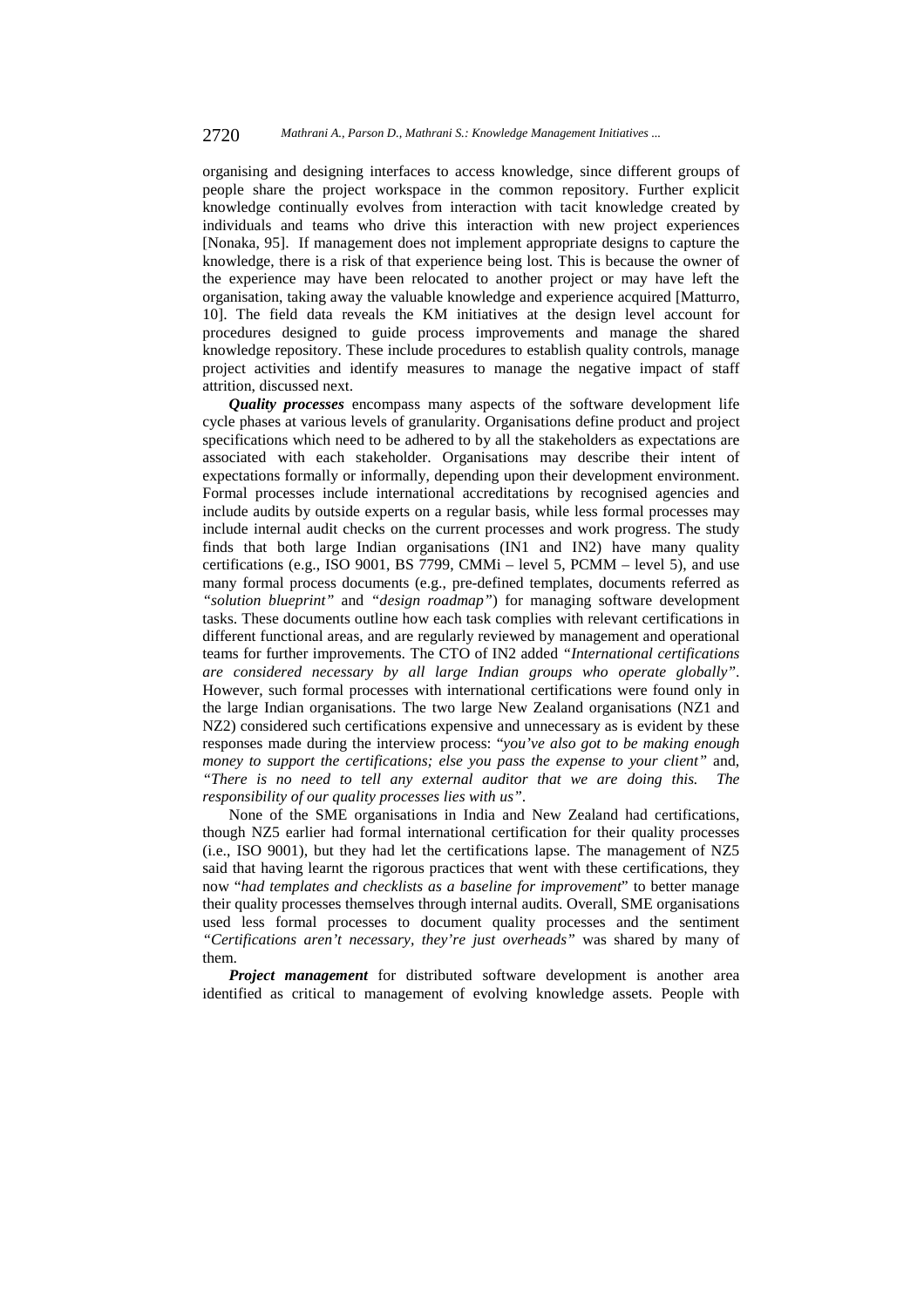different skill sets ranging from users, domain experts, architects, developers and testers situated at different locations coordinate and align their activities in accordance with the proposed project plan. The project plans elaborate project schedules, align interrelated tasks to control project updates and keeps distributed teams on a common knowledge platform. Vendors affirmed the use of groupware technologies help to ascertain the project progress of confirmed and pending activities through status reports, allow use of standard documentation templates, and bring about version control of knowledge assets being generated at different sites. Some groupware tools mentioned by vendors are, Event Track, Project Web Server, Microsoft SharePoint, Go to Meeting, Bugzilla, PVCS, Seapine CM and TestTrack. These tools have been configured with defined process roles and individual responsibilities to enable groups to share their local knowledge. Further VoIP tools (e.g., MSN messenger, Skype) are often used to clarify issues across distributed sites. Some documents mentioned by development teams for managing project deliverables are FMEA (Failure Mode Effect Analysis) templates, SRA (Service Release Agreement), MRD (Market Requirement Document), TRD (Technical Requirement Document), ISD (Implementation Specification Document) and LD (Learning Document), amongst others.

One project manager commented: *"getting the technical development done properly is not that bad particularly the logical ride which is actually quite straight forward and most good intelligent IT people can learn the technology mental path really well but it is about getting the whole process right."*. Another interviewee described project management as *"understanding people's expectations and managing those expectations.* He explained *"For a project plan we are very transparent. Each one of us knows the project plan for each one of us. We also have a weekly update. There is a daily update in terms of issues and we have a development tracking tool called Event Track which we have bought and have synchronised between each country for our medical applications. EvTrack is a great tool and both teams work out their plans smoothly. The project deadlines are set by us. The progress reports are all sent to us and we have a team in house, both in Australia and New Zealand. We do keep a local presence here and do not send all work to be done offshore. The local presence fixes and sees to the release process. They look very seriously at acceptance testing, bug fixing and load balancing, and they communicate with partners"*. Another manager explained why project management is important, *"If a decision is made on a system, we need to clarify the rules – the whats and the whys – because we have so many things to worry about before we can bring the system into the maintenance mode. The whats and whys provide us with an opportunity for improvement. You can only do what you know, so validation of the new process is important".* 

Findings suggest that more formal project practices are followed by Indian vendor organisations opposed to New Zealand vendor organisations. Also, the large organisations (NZ2, IN1 and IN2) have designed more formal project controls than the SME organisations. The reasons for such formalisation vary with international certifications and by the nature of project tasks. Critics of such certifications have also identified too much formalisation and standardisation associated with these certifications (e.g., CMM, ISO) [Adler, 05]. One vendor (NZ2) deals with medical data of clients, and hence due to the confidential nature of related project tasks, they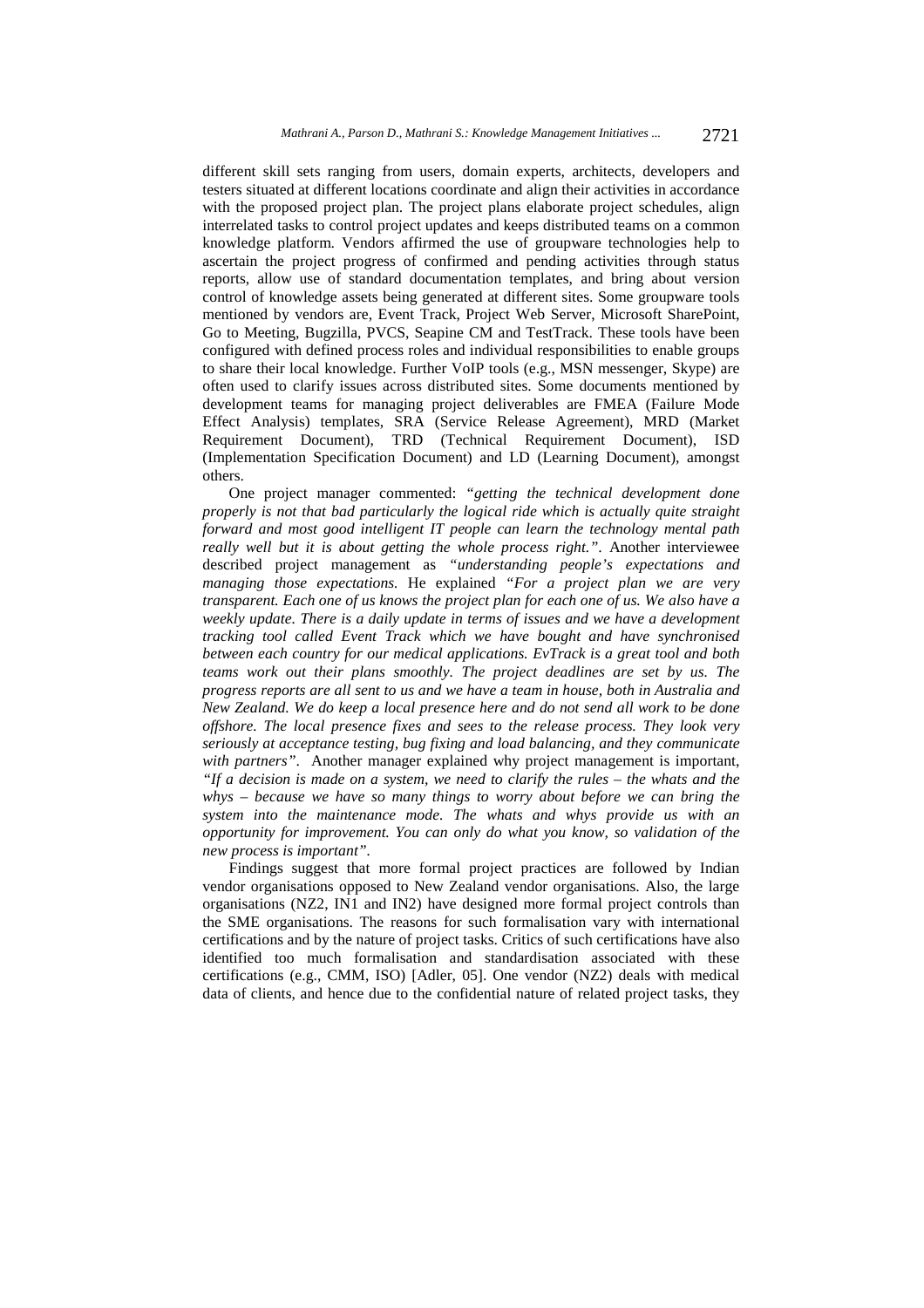have established very formal processes to maintain privacy of client data so that client data cannot be accessed inappropriately by their offshore partner.

*Staff attrition* has a huge impact on the software development process. Developers' skills are becoming increasingly specialised in their particular area of discipline. These skills and expertise are based on past project experiences as they create, translate, update and apply knowledge assets in software projects. Knowledgebased organisations are at a great risk of losing their professional advantage, in the event of skilled employees leaving their organisations [Mehta, 09]. However, staff turnover is an unavoidable part of any organisation, hence organisations aim to extract knowledge from individuals and convert into some form of knowledge asset in their repository for future reuse in other projects. Further, to motivate individuals to share their expertise, management encourages them through financial rewards for knowledge sharing and conforming to product quality and project schedules [Mathrani, 11].

The reasons for staff attrition have been revealed as downsizing, re-structuring, offshoring and also as a natural phenomenon commonly occurring in most knowledge-based industries. The New Zealand organisations attribute attrition mostly to downsizing, re-structuring and offshoring, while Indian organisations said staff turnover was commonly prevalent in software organisations due to the young and ambitious workforce. Overall, the staff attrition percentages have been found to be higher for the Indian vendors as compared to the New Zealand vendors. One vendor (NZ2) had recently gone through a massive restructuring as they had partnered with an Indian offshore software vendor, and this had resulted in 50% staff turnover. Other vendors (NZ2 and NZ4) have offshore centres in India, and were appreciative of additional employees working in their development centres in India. However, the other two NZ vendors (NZ3 and NZ5) said they had no issues with staff attrition in their organisations. The high attrition rate of Indian software development organisations has been reported as a major issue in literature [Dibbern, 08]. The three Indian SMEs agreed with this view voiced by one manager *"Attrition is an industry wide problem because there is a lot of demand for trained man power. After two three years when the experienced people become useful, then we have to always work on retaining these people. That retention is always such that competition has to be in line with the market. So we do a market study, find out what salaries are going on. You have to provide people with meaningful and interesting work and you have to sometimes rotate the work, so that they see new things and are not bored".* One large Indian vendor (IN2) has a *"blanket rule"* policy of not recruiting people again, who have previously left employment from IN2 or any of its sister group of companies. This policy acts as a deterrent for employees to not leave employment at IN2, as IN2 is a subsidiary of a hugely respected conglomerate group of industries in India. However, these firms also suggested extraction and retention of as much tacit knowledge as possible from staff leaving the organisation. The staff are encouraged and mostly required to create as much documentation as possible or even share their knowledge about their work processes with the new replacement staff before leaving. A proper handover of duties including passing on relevant information also forms part of leaving process before the organisational relieving letter or experience certificate could be issued.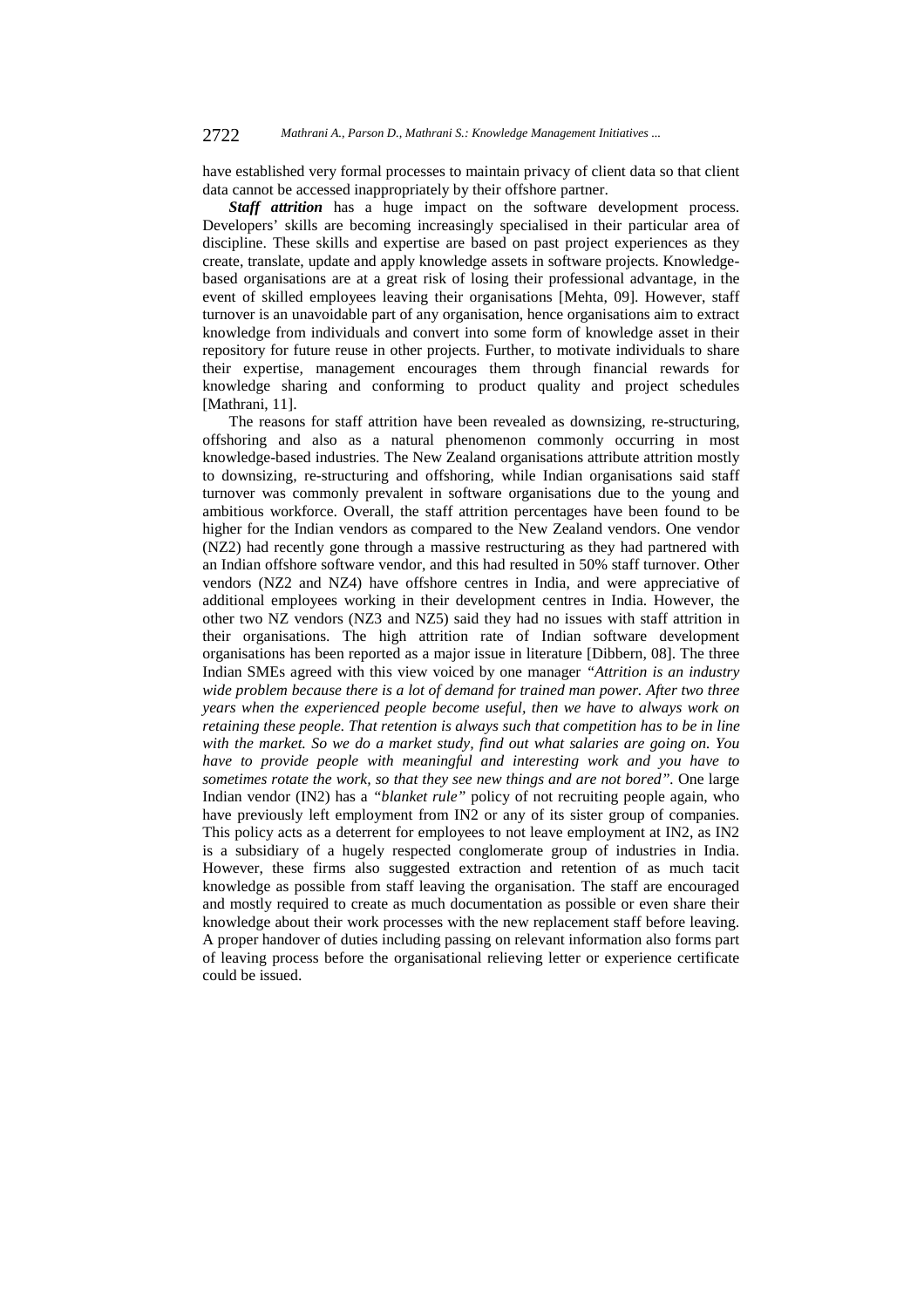Regarding employee retention strategies, the study finds that all Indian vendors lay more emphasis on training and certification programmes than NZ vendors. One large vendor (IN1) has formed an academic alliance with a recognised tertiary sector from Pune and other overseas institutes, and offers a Post Graduate Diploma in Business Transformation. The other large vendor (IN2) has People CMM level 5 certification amongst other certifications. PCMM deals with the best current practices in fields such as human resources, knowledge management, and organisational development. It provides guidance to organisations to improve their processes for managing their workforces and integrate workforce professional development with process improvements to establish technical and managerial excellence.

A senior manager of an Indian SME explained: *"Software industry does not have a paradigm for comparison. The technology I started with 20 years back was very different. Every two years technology changes so all yardsticks in terms of estimates and work done are never the same. In an automobile industry if a job earlier took one hour, then at most it will come down to 40-50 minutes because of technology improvements. Here, the paradigm changes completely. Then, the people who are working with you are young and each person is different and then again their measurement yardstick is different. You generally don't have people with too much of work experience working with you all the time. So, we track projects very carefully, and measure everything'.* 

Other methods to motivate employees are through financial rewards, such as having a fixed and variable component in pay, and other spot awards for low defect rates, meeting deadlines, and other value addition exercises in Indian organisations. One NZ vendor (NZ3) rewarded employees with *"bank points"* for extra skills which they may have achieved. Bank points are like *"financial rewards or quarter rewards given to employees".* However, the bank points rewarding scheme is not considered suitable by NZ3 for their Vietnamese development teams, who are offered annual bonuses based upon their technical skills and achievements. NZ3 explained the reason that the Vietnamese teams believed in sharing the reward money by hosting lavish dinner parties for their colleagues, which often resulted in monetary loss than a monetary gain for the concerned employee.

### **8 Discussion**

Recent studies have highlighted challenges based upon organisational size, country context and infrastructural capabilities to define a working OSD framework to "create, share and integrate information" across organisational, team and individual level processes ([Hernandez-Lopez, 10, page 32], [Khan, 11]). Organisations apply various mitigation strategies to reduce barriers in knowledge integration. The case study data reveals that to improve shared understanding, organisations use a mix of KM initiatives for socialisation, externalisation, combination and internalisation at operational and design level. Organisations provide an environment conducive for encouraging knowledge workers to contribute to the knowledge base enabled by technology and processes to capture experience and evolving knowledge assets.

The vendors are *sympathetic* to distributed team members interrelated tasks and are using socialising strategies to involve teams and share their tacit knowledge. This leads to more meaningful interactions where knowledge is *articulated* and expressed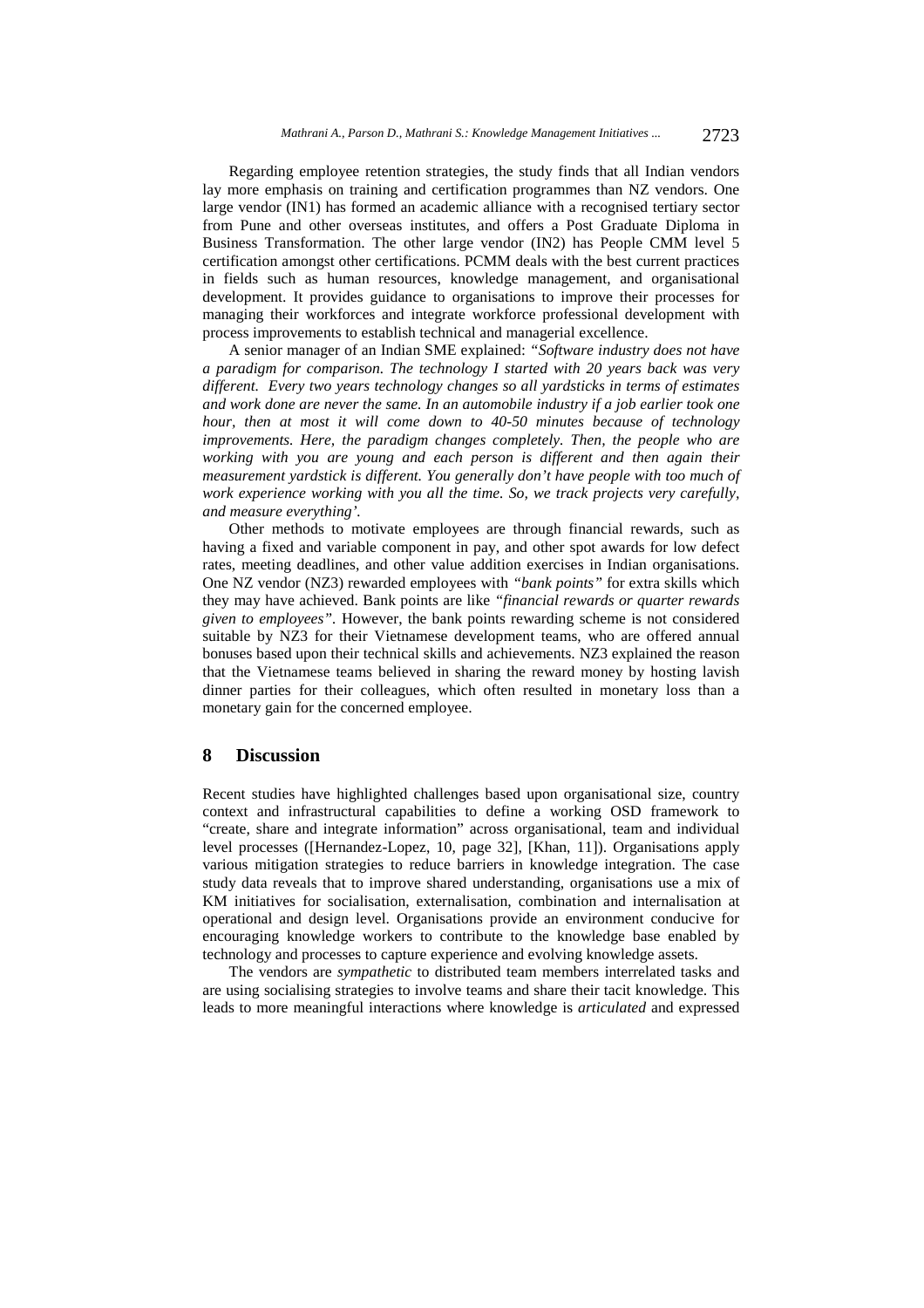explicitly to remove ambiguity. Proper standardisation practices (e.g., templates, libraries, blueprints) are designed which are eventually externalised in knowledge repositories. Vendors in turn reflect, *connect* and combine their externalised knowledge to advance their capabilities for future offshore projects. These vendors extend the knowledge assets gained by *embodying* the practices learnt into current and future projects and train employees on preferred work practices. In this manner individual tacit knowledge is internalised into organisational units at distributed sites.



*Figure 2: Application of SECI Model* 

The main research question asked in the study is: *"How do vendor organisations in different global environments (New Zealand and India) manage knowledge-based activities in offshore software development projects to be successful?".* The field data have revealed the KM activities that assist in integrating *tacit* and *explicit* knowledge assets. Vendors consider many activities to build relationships, motivate personnel, manage projects, reduce uncertainty and extract project related knowledge to build organisational repositories. These activities integrate technical, social and cultural boundaries at operational level to provide insights on managerial designs for implementing knowledge-based tasks. Mol raises questions on the emerging management agenda specifically for outsourcing firms, and recommends empirical investigation of the link between outsourcing and management to explain "the notion of outsourcing as a management innovation" [Mol, 07, page 178].

Next, the knowledge-based activities identified from the field data have been broken down into the four quadrants of the SECI model (i.e., socialisation, externalisation, combination and internalisation) in Figure 3 to understand the vendors' knowledge management processes. The vendors' knowledge spiral emerges when distributed team members engage in dialogue, linking, learning and building processes to integrate their tacit and explicit knowledge assets. Figure 3 has thus been derived from existing theories (SECI, and offshore outsourcing literature) and empirical data (ten case studies) to explain vendors' knowledge sharing practices at operational and design level.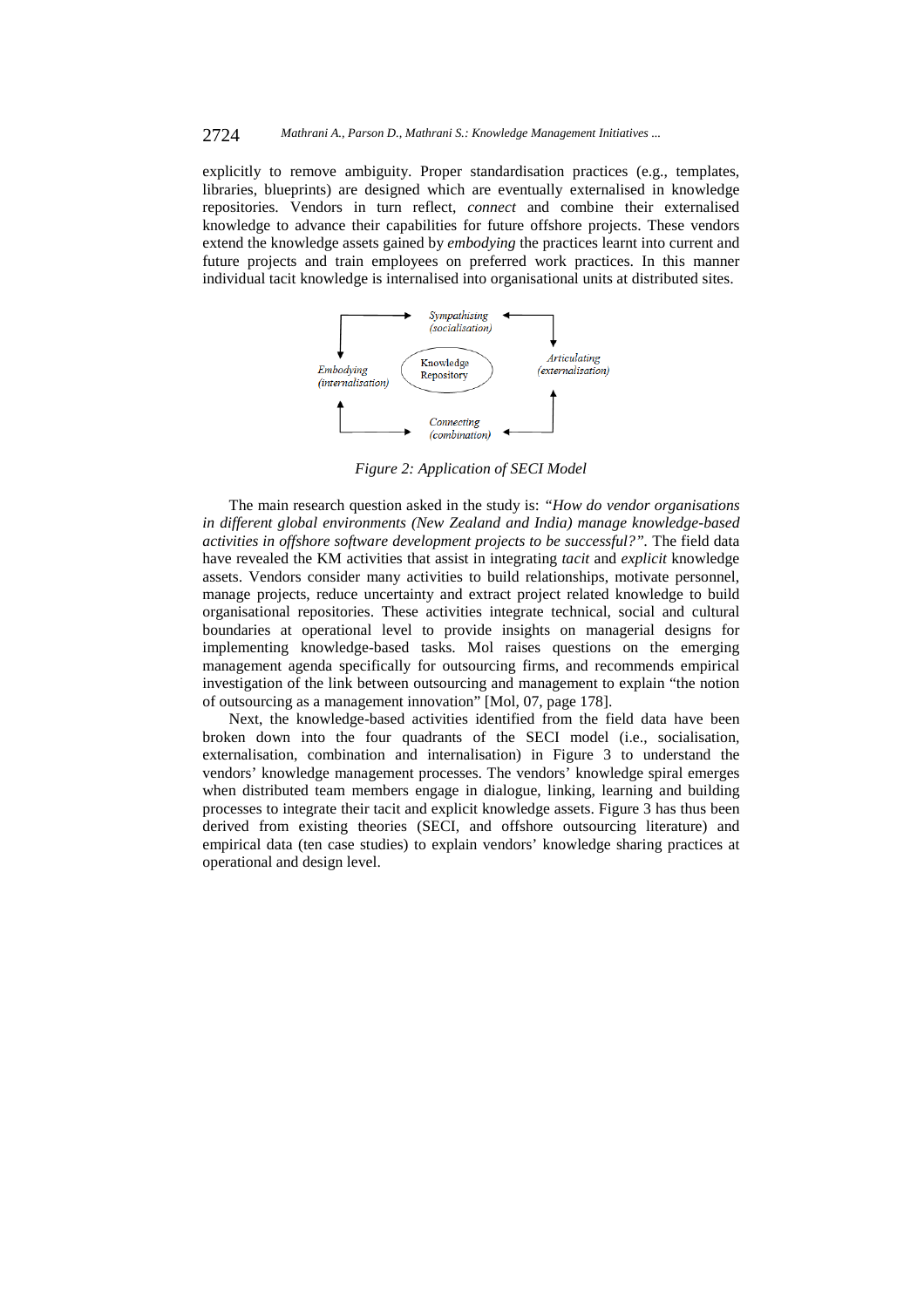

*Figure 3: KM initiatives aligned with SECI Model* 

The above figure illustrates how the tacit and explicit knowledge interact with each other to extend the organisational knowledge repository which is shared across distributed sites. In a distributed environment knowledge developed somewhere else has to be applied at another place. Individual knowledge which is in tacit form is converted into new explicit collective knowledge held in organisational repositories. Upgrades to the knowledge repositories are made as the newly created knowledge is applied and new insights are gained from them. Such management interventions into handling knowledge (also called KM initiatives) ultimately lead to increased organisational effectiveness [Maier, 08].

Cross case searching further reveals how national and organisational contexts affect the initiatives at the strategic level for management of knowledge. The economic aspects of outsourcing favours India as a vendor destination and accordingly more software application development and services are produced there. This has influenced the labour market needs and management has identified strategic areas of competencies and gaps that need to be addressed. The environment of India favours technical and programming skills and the study confirms this. Many New Zealand organisations in conjunction with client companies have outsourced their technical activities to low cost countries such as India and Vietnam. On the other hand New Zealand vendors prefer their employees to have better project management, administrative and client-facing skills.

Organisational context such as size (large or SME) also has an influence on identifying KM initiatives at the strategic management level. The large-sized vendors in both countries operate at lower contractual risk than the SME sized vendors as large vendors enter into both time-bound or fixed price contracts (high risk) and flexible or time and material contracts (low risk). The SME vendors mostly enter into fixed-price contracts and the study finds that they are more careful in their approach with offshore clients and partners. The SME vendors have established direct client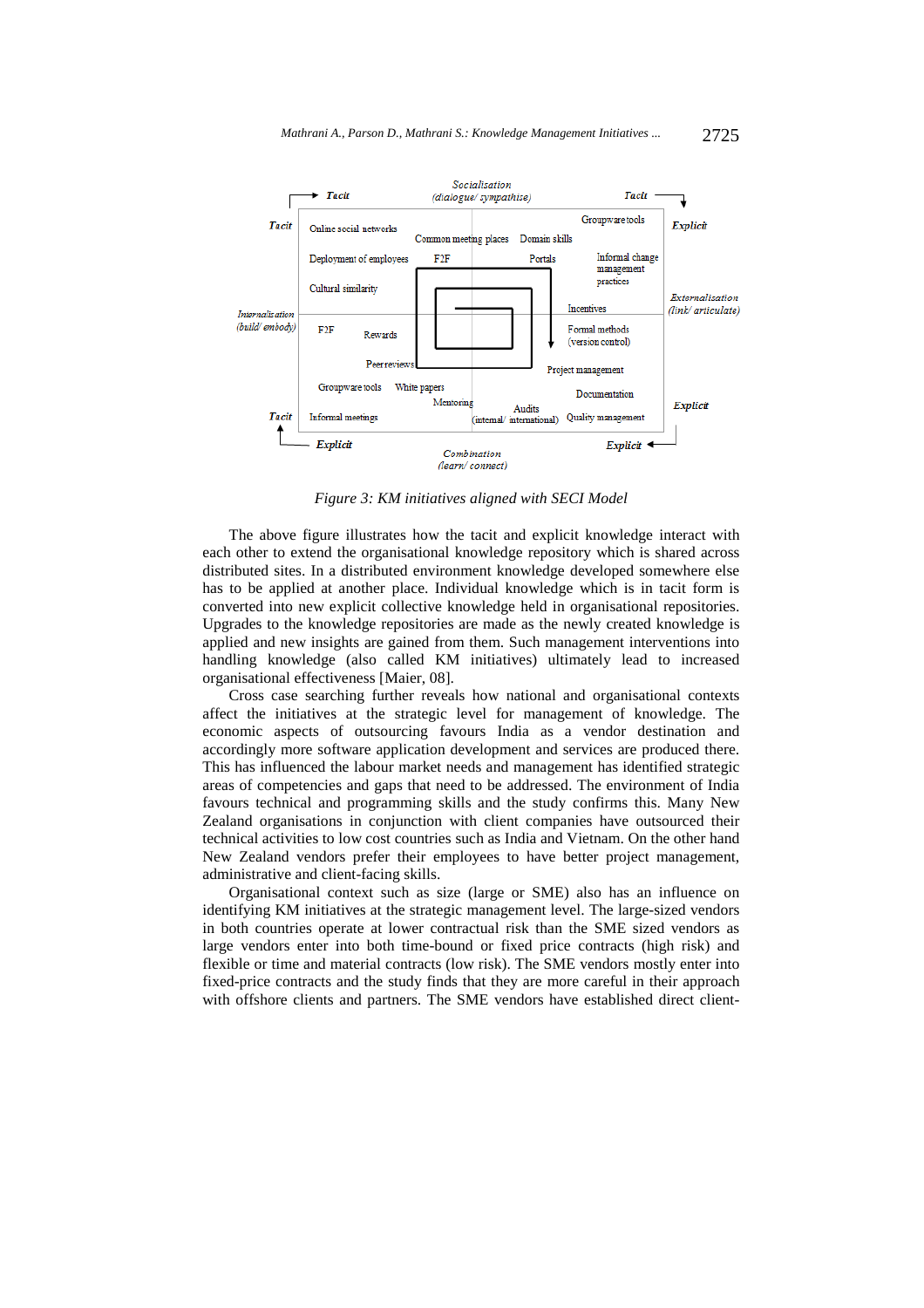facing communication roles to senior management or to employees belonging to similar cultural groupings as offshore clients. These communication roles may be influenced by perceptions of risk, which makes vendors wary of what information is projected to offshore clients or partners. In this study the attrition figures are higher for the larger organisations, and these organisations have designed more formal and disciplined processes to capture project experiences and the evolving knowledge assets. Findings suggest that the Indian organisations are more susceptible to staff turnover than New Zealand organisations, and Indian firms have established more processes to motivate and retain their staff. The organisational size also influences the degree of ownership as none of the large organisations have external ownership by offshore parent groups. But while the Indian SME organisations are wholly owned subsidiaries of offshore parent groups, this was not the case for New Zealand vendors who have no external ownership. The New Zealand vendors have opened wholly owned subsidiaries and started joint venture partnerships with vendors in low cost countries.

By conducting systematic literature reviews, Khan et al. have identified a lack of outsourcing literature addressing knowledge barriers in vendor organizations when competing internationally. Through their systematic reviews, they have identified organization size to have an influence on knowledge practices, and have briefly summarized some knowledge barriers as language and cultural barriers, poor contract management, lack of control, poor infrastructure, communication gap and country instability [Khan, 11]. This study has done an in-depth investigation of both small and large vendor organisations across two countries to explain how vendors perceive these barriers, and offers new insights on design of KM initiatives adopted by vendors to overcome them. The reasons for initiatives used at operational, design and strategic level have been explained with a dynamic perspective involving social and technical processes used in knowledge transfer.

### **9 Conclusions**

This study has brought together empirical data from ten cases across two country contexts to offer new insights on useful practices and techniques for managing knowledge. Further, this study has provided an empirical assessment of Nonaka and Takeuchi's SECI model in the offshore software development environment by examining vendors' strategies to assimilate free flowing organisational knowledge into explicit repositories. The complexity of knowledge transfer in international outsourcing is context-dependent, and accordingly KM initiatives are still evolving to overcome social, technological and institutional challenges. Several new insights for operational, design and strategic influences on KM initiatives have been offered. Investigation of diverse national and organisational settings has revealed managerial designs for day-to-day operational activities, as organisations strategically build their core competencies and bridge knowledge gaps. The study has revealed that diverse circumstances such as labour market conditions and organisational size impact KM influences. The New Zealand country context emphasise more on client relationship and project management skills since these vendors are mainly intermediaries who have further outsourced technical specialist skills to low cost countries. The Indian context, influenced by this approach, rely more on technical skills and delivery of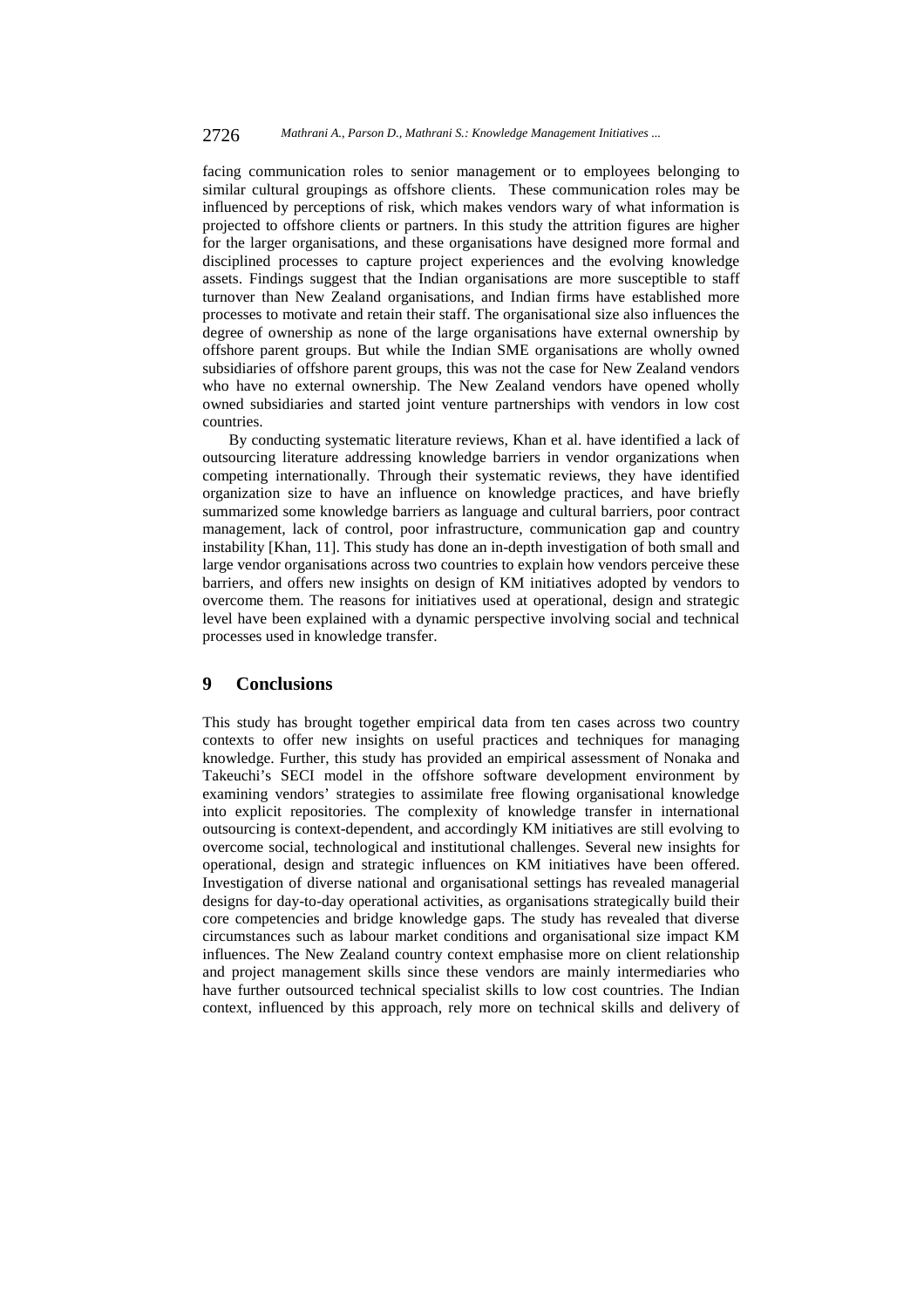products to clients and intermediaries. Small organisation size involves more risk for vendors of both countries in the types of outsourcing contracts they mostly entered into, and for Indian firms, the size further influences the degree of ownership by offshore partner. Further research can study cases in other countries which are popular choices for offshoring software work to evaluate vendors approach in those countries towards KM initiatives and compare with this study.

### **References**

[Adler, 05] Adler, P. S., McGarry, F. E., Irion-Talbot, W. B., Binney, D. J., Enabling Process Discipline: Lessons from the Journey to CMM Level 5, 2005, MIS Quarterly Executive, 4(1), pp. 215-227.

[Agerfalk, 06] Agerfalk, P. J., Fitzgerald, B., Flexible and Distributed Software Processes: Old Petunias in New Bowl?, 2006, Communications of the ACM, 49(10), pp. 27-34.

[Armour, 06] Armour, P., The Business of Software: The Learning Edge, 2006 Communications of the ACM, 49(6), pp. 19-22.

[Baskerville, 06] Baskerville, R., Dulipovici, A. The Theoretical Foundations of Knowledge Management, 2006, Knowledge Management Research & Practice 4. pp. 83-105

[Becerra-Fernandez, 01] Becerra-Fernandez I., Sabherwal, R.., Organisational knowledge management: a contingency perspective, 2001, Journal of Management Information Systems, 18(1), pp 23- 55.

[Benbasat, 87] Benbasat, I., Goldstein, D. K., Mead, M., The Case Research Strategy in Studies of Information Systems, 1987, MIS Quarterly, 11(3), pp. 369-386.

[Bradley, 09] Bradley, G., Indian Tech Company Infosys to expand operations in NZ, 2009, NZ Herald.

[Carmel, 03] Carmel, E., The New Software Exporting Nations: Success Factors, 2003, The Electronic Journal on Information Systems in Developing Countries, 13(4), pp. 1-12.

[Carmel, 06] Carmel, E., Abbott, P., Configurations of global software development: offshore versus nearshore, 2006, Paper presented at the Proceedings of the 2006 international workshop on Global software development for the practitioner.

[Carmel, 05] Carmel, E., Tija, P., Offshoring Information Technology: Sourcing and Outsourcing to a Global Workforce, 2005, New York: Cambridge University Press.

[Choo, 06] Choo, C. W., The Knowing Organisation: How Organisations use Information to Construct Meaning, Create Knowledge, and Make Decisions, 2006, New York: Oxford University Press.

[Confederation of Indian Industry, 07] Definition of Micro, Small and Medium Enterprises w.e.f 2 October 2006, (MSMED Act 2006).

[Dibbern, 04] Dibbern, J., Goles, T., Hirscheim, R., Jayatilaka, B., Information Systems Outsourcing: A Survey and Analysis of the Literature, 2004, DATABASE for Advances in Information Systems, 35(4), pp. 6-102.

[Dibbern, 08] Dibbern, J., Winkler, J., Heinzl, A., Explaining Variations in Client Extra Costs between Software Projects Offshored to India, 2008, MIS Quarterly, 32(2), pp. 333-366.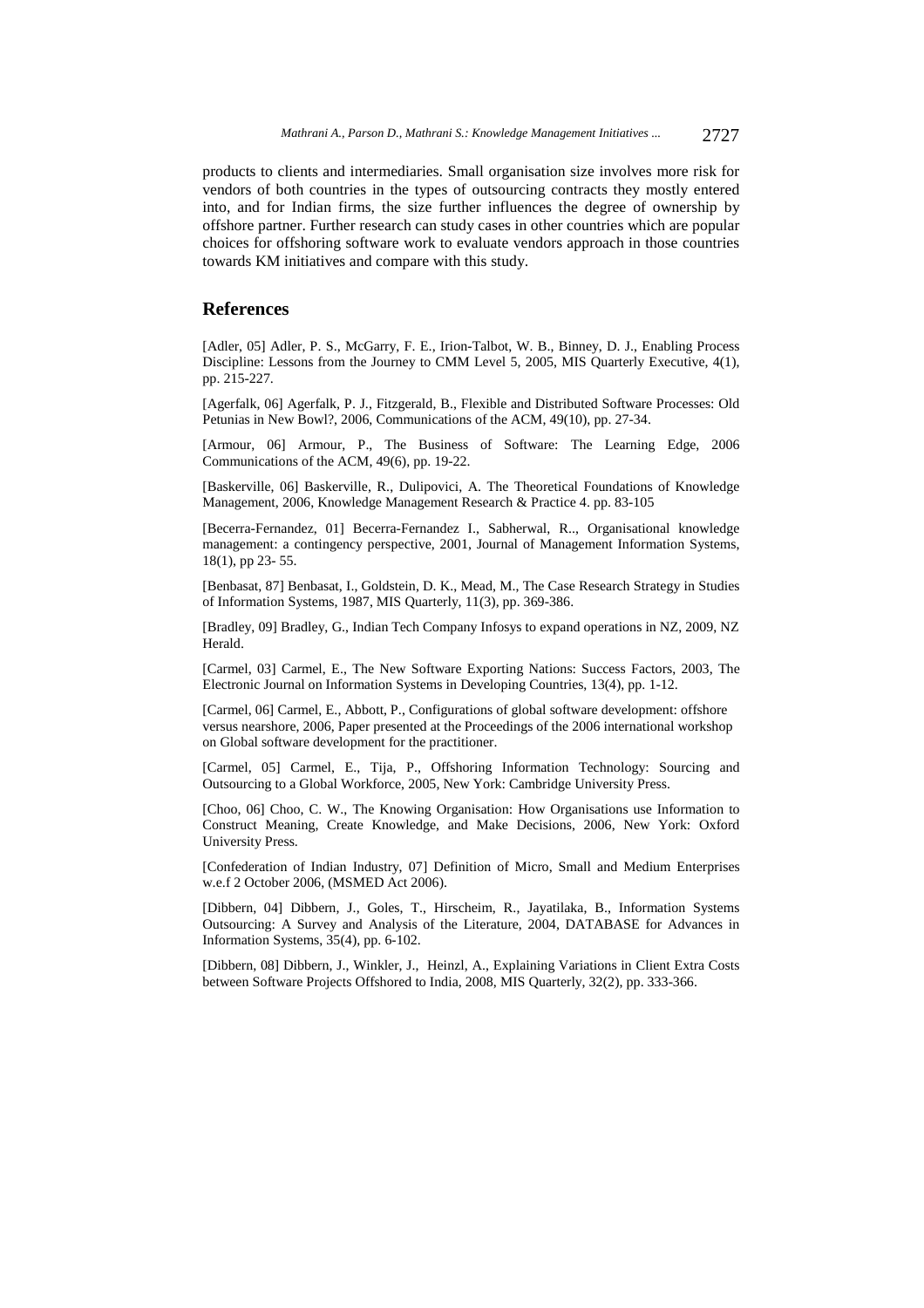[Dube, 03] Dube, L., Pare, G., Rigor in Information Systems Positivist Case Research: Current Practices, Trends, and Recommendations, 2003, MIS Quarterly, 27(4), pp. 597-635.

[Eppinger, 06] Eppinger, S. D., Chitkara, A. R., The New Practice of Global Product Development, MIT Sloan Management Review. 2006, 47(4), pp. 22-30.

[Eisenhardt, 89] Eisenhardt K. M., Building Theories from Case Study Research. 1989, Academy of Management Review, 14(4), pp. 532-550.

[Farrel, 06] Farrel, D. Smarter Offshoring, 2006, Harvard Business Review, 84(6), pp. 84-92.

[Greenwood, 04] Greenwood, D., BPO Boom a boon for Kiwis - Gartner. PCworld 2004, from www.pcworld.co.nz/news.nsf

[Gold, 05] Gold, T., Outsourcing Software Development Offshore: Making it Work. 2005, Washington, D.C.: Auberach Publications.

[Gopal, 02] Gopal, A., Mukhopadhyay, T., Krishnan, M. Virtual Extension: The Role of Software Processes and Communication in Offshore Software Development, 2002, Communications of the ACM, 45(4), pp. 193-200.

[Gopal, 08] Gopal, A., Sivaramakrishnana, K., On Vendor Preferences for Contract Types in Offshore Software Projects: The Case of Fixed Price vs. Time and Material Contracts. 2008, Information Systems Research, 19(2), pp. 202-220.

[Gourlay, 03] Gourlay, S., The SECI Model of Knowledge Creation: Some Empirical Shortcomings. In Proceedings of the Fourth European Conference on Knowledge Management, 18-19 September 2003, Oriel College, Oxford, pp. 337-386.

[Gourlay, 06] Gourlay, S., Conceptualising Knowledge Creation: A Critique of Nonaka's Theory. 2006, Journal of Management Studies 43(7), pp. 1415-1436.

[Heeks, 01] Heeks, R., Krishna, S., Nicholson, N., Sahay, S., 'Synching' or 'Sinking': Trajectories and Strategies in Global Software Outsourcing Relationships, 2001, IEEE Software, 18(2), pp. 54-62.

[Hernandez-Lopez, 10] Hernandez-Lopez, A., Colomo-Palacios, R., Garia-Crespo, A., Soto-Acosta, P., Team Software Process in GSD Teams: A Study of New Work Practices and Models, 2010, International Journal of Human Capital and Information Technology Professionals, 1(3), pp. 32-53.

[Hornett, 04] Hornett, A. Varieties of Virtual Organisations and their Knowledge Sharing Systems, 2004, In D. J. Pauleen (Ed.), Virtual Teams: Projects, Protocols and Processes (pp. 186-208). Hershey, PA: Idea Group Publishing.

[Joia, 02] Joia, L.A., Assessing Unqualified In-Service Teacher Training in Brazil using Knowledge Management Theory: A Case Study, 2002, Journal of Knowledge Management, 6(1), pp. 74-86

[Kaiser, 04] Kaiser, K., Hawk, S., Evolution of Offshore Software Development: From Outsourcing to Cosourcing. 2004, MIS Quarterly Executive, 3(2), pp. 69 - 81.

[Keane, 03] Keane, B., Outsourcing as a Means of Improving Process Maturity: An Approach for More Rapidly Moving up the Capability Maturity Model, 2003, In P. C. Tinnirello (Ed.), New Directions in Project Management, Boca Raton: Auberach, pp. 331-339.

[Khan, 11] Khan, S. U., Niazi, M., Ahmad, R., Barriers in the Selection of Offshore Software Development Outsourcing Vendors: An Exploratory Study using a Systematic Literature Review, 2011, Information and Software Technology, 53, pp.693-706.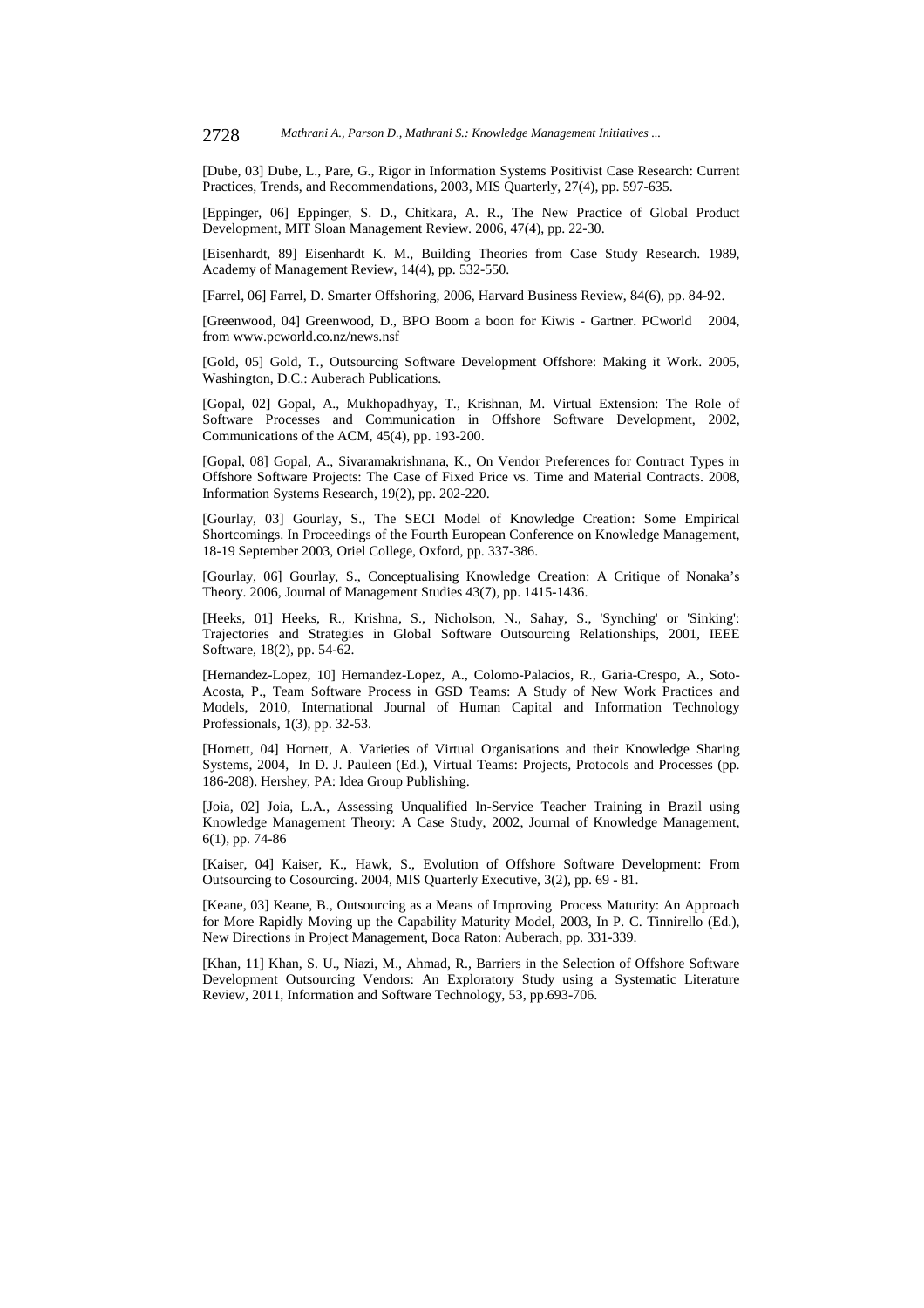[King, 08] King, W. R., Torkzadeh, G. Information Systems Offshoring: Research Status and Issues. 2008, MIS Quarterly, 32(2), pp. 205-225.

[Leonardi, 08] Leonardi, P. M., Bailey, D. E., Transformational Technologies and the Creation of Work Practices: Making Implicit Knowledge Explicit in Task-Based Offshoring, 2008, MIS Quarterly, 32(2), pp. 411-436.

[Lohmann, 09] Lohmann, S., Niesenhaus, J., Heim, P. Ziegler, J., Fostering Knowledge Flow and Community Engagement in the Development of Interactive Entertainment, 2009, Journal of Universal Computer Science, 15(8), pp. 1722-1734.

[Longwood, 10] Longwood, J., Heng, J., Gartner's 10 Leading Locations for Offshore Services in the Asia/Pacific and Japan Region for 2010

[Maier, 08] Maier, R., Thalmann, S., Bayer, F., Krüger, M., Nitz, H., Sandow, A., Optimizing Assignment of Knowledge Workers to Office Space Using Knowledge Management Criteria: The Flexible Office Case, 2008, Journal of Universal Computer Science, 14(4), pp. 508-525.

[Mao, 08] Mao, J., Lee, J., Deng, C., Vendors' Perspectives on Trust and Control in Offshore Information Systems Outsourcing, 2008, Information & Management, 45, pp. 482-492.

[Mathrani, 11] Mathrani, A., Mathrani, S., Work Practices to Curb Attrition in the Indian Hi-Tech Software Development Industry: A Structurational Analysis, 2011. International Journal of Human Capital and Information Technology Professionals, 2(3), pp.1-14.

[Matturro, 10] Matturro, G., Silva, A., A Model for Capturing and Managing Software Engineering Knowledge and Experience, 2010, Journal of Universal Computer Science, 16(3), pp. 479-505.

[Mehta, 09] Mehta, N., Mehta, A., Reducing Client Risks from Offshore IT Vendors' HR challenges, 2009, MIS Quarterly Executive, 8(4), pp. 191-201.

[McLeod, 09] McLeod, L., MacDonnel, Doolin, B., IS Development Practice in New Zealand Organisations, 2009, Journal of Research and Practice in Information Technology, 41(1), 3-24.

[Ministry of Economic Development, 08]. SMEs in New Zealand: Structure and Dynamics 2008 (No. ISSN 1178-2811).

[Mishra, 11] Mishra, D., Mishra, A., A Review of Non- Technical Issues in Global Software Development, 2011 International Journal of Computer Applications in Technology, 40(3), 216- 224.

[Mol, 07] Mol, M. J., Outsourcing: Design, Process, and Performance, 2007, Cambridge: Cambridge University Press.

[Nonaka, 95] Nonaka, I., Takeuchi, H., The Knowledge Creating Company: How Japanese Companies Create the Dynamics of Innovation, 1995, New York: Oxford University Press.

[O'Hara, 05] O'Hara, J., Commercialising Innovation, 2005, (1st ed.). Auckland: John O'Hara Limited.

[O'Neil, 04] O'Neil, J., Gartner Conference, 2004, http://outsource2newzealand.com

[Patton, 02] Patton, M. Q., Qualitative Research and Evaluation Methods, 2002, (3 ed.). Thousand Oaks, California: Sage Publications.

[Powell, 04] Powell, T., The Knoweldge Matrix: A Proposed Taxonomy for Enterprise Knowledge. In M. E. Koenig & T. K. Srikantaiah (Eds.), Knowledge Management Lessons Learned: What Works and What Doesn't, New Jersey: American Society for Information Science and Technology, pp. 225-238.